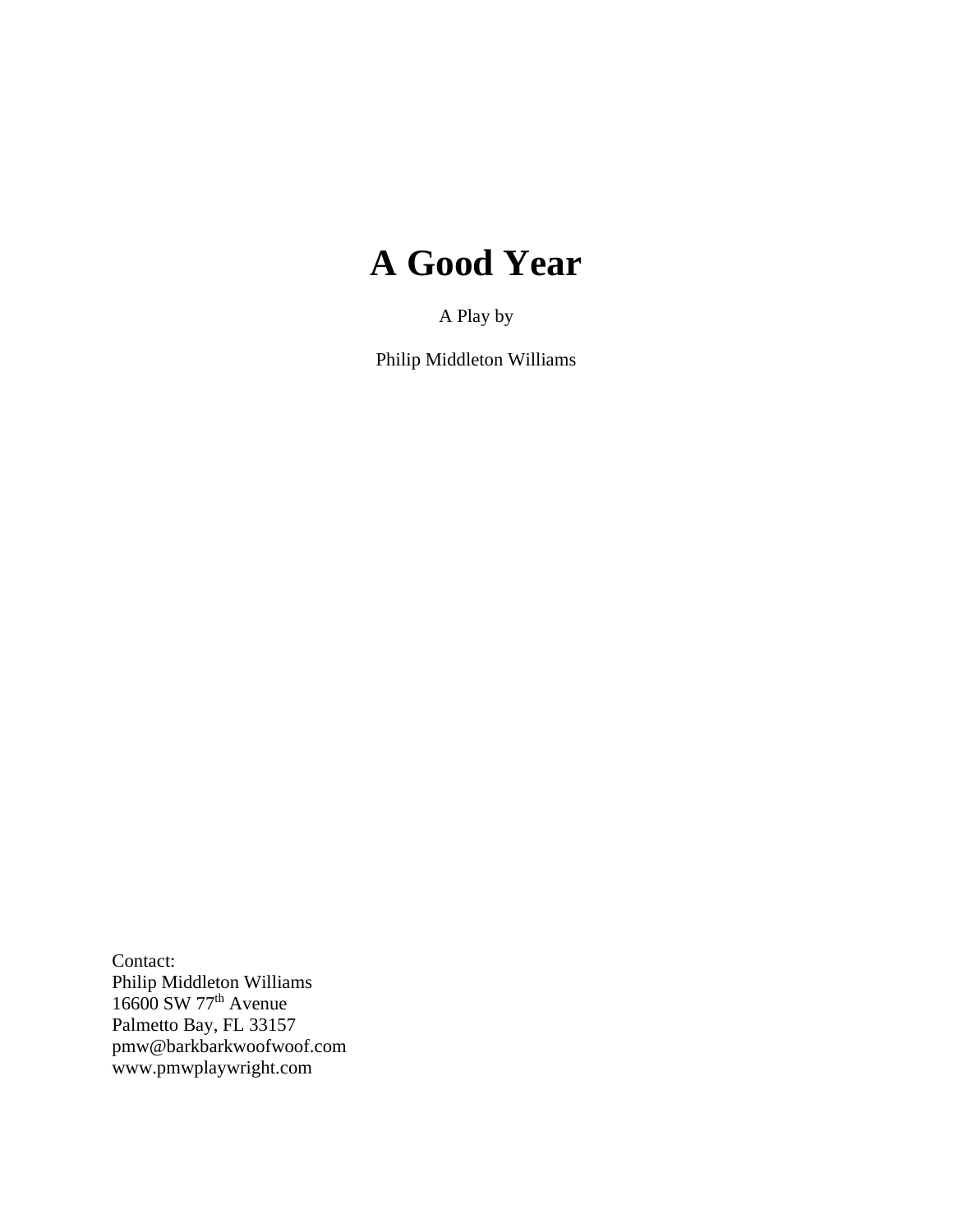## **CHARACTERS:**

MARC GRIFFIN: Late twenties. A teacher of English. SANDY PARKER: Late twenties. Marc's former partner. BARRY KESSLER: Late thirties. A parent. BRIAN KESSLER: Eighteen. Barry's son.

### **PLACE and TIME:**

A classroom in a prestigious private day school in New England. Present day.

The play takes place over the course of a school year.

Copyright © 2022 by Philip Middleton Williams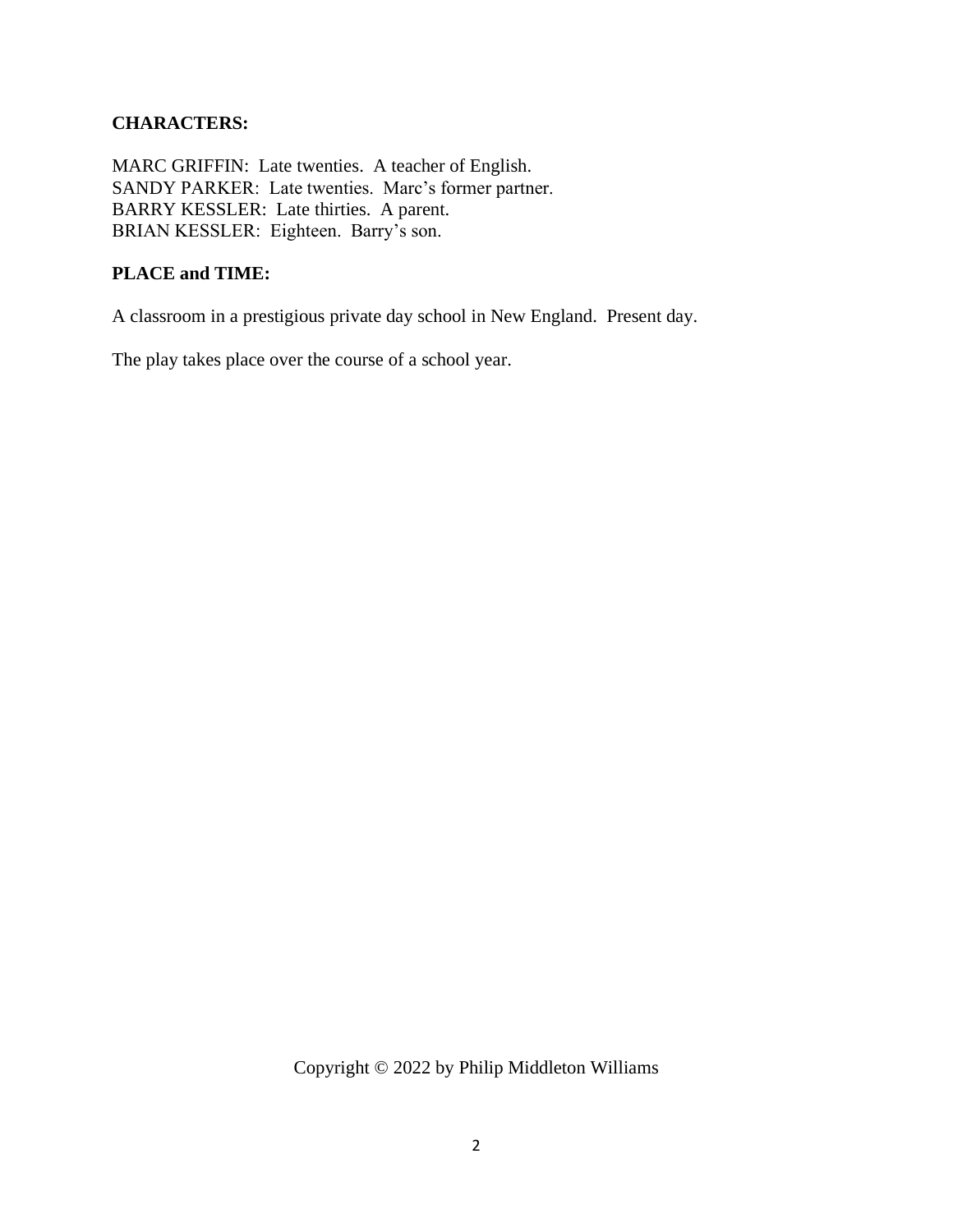#### **A Good Year**

#### Fall

*The setting is an open stage that suggests a classroom in a prestigious private day school in New England. There is a conference table with chairs around it. Lighting on the back wall suggests windows looking out to an open sky. There is a whiteboard on a stand or easel. Stage Right is an entry door, which is open. Downstage Right and off to the side is a spot that can be lit solo. Stage*  Left side has the teacher's desk. It has an in-box, a laptop computer, a telephone, a desk lamp, *and other desk items. Behind the desk is a bookshelf with paperback books and files. There is a coat tree in the corner.*

*At rise, it is mid-morning. MARC GRIFFIN, a well-built man in his late twenties, is sitting at the desk. He is wearing a short-sleeved button-down shirt, tie, khakis, and loafers. A lightweight sports coat is hanging on the coat tree. At the moment he is filling in paperwork.*

MARC (*to himself*): Emergency contact. (*Thinks for a moment, then writes.*) Okay, Sandy, you're it. Mom and Dad would just freak out. (*He pulls out a cellphone, quickly texts a message, then goes back to the paperwork.*) Direct deposit information. Well, first I need to open an account here. That can wait.

(*He looks at some of the other papers, shakes his head, then sticks the papers in a manila envelope. He gets up from the desk, stretching, perhaps flexing his muscles, then goes over to the whiteboard. He picks up a marker and writes DR. MARC GRIFFIN – SENIOR ENGLISH. He looks at it, chuckles as if he doesn't quite believe it himself. Then underneath that he writes WELCOME STUDENTS AND PARENTS.*)

MARC: Okay, bring 'em on.

(*MARC goes back to the desk. As he does, SANDY PARKER, Marc's former partner, appears in the Downstage Right spot. He is the same age as MARC, in good shape, in jeans, a t-shirt, bare feet, and holding a coffee mug in one hand, a cellphone in the other. MARC's cellphone rings. He sees the caller ID, smiles, and puts in a Bluetooth earbud.*)

MARC: Hey, good morning.

SANDY: It's barely that. It's still dark two hours earlier here, y'know.

MARC: Didn't wake you, did I?

SANDY: No, I gotta get going anyway. I saw your text. So, how's it going?

MARC: Good. First real day and all that. I'm supposed to meet with my department chair this morning to get things squared away before it all begins next week. The Open House is tonight.

SANDY: You'll be swell, you'll be great....

MARC: Thank you, Mama Rose.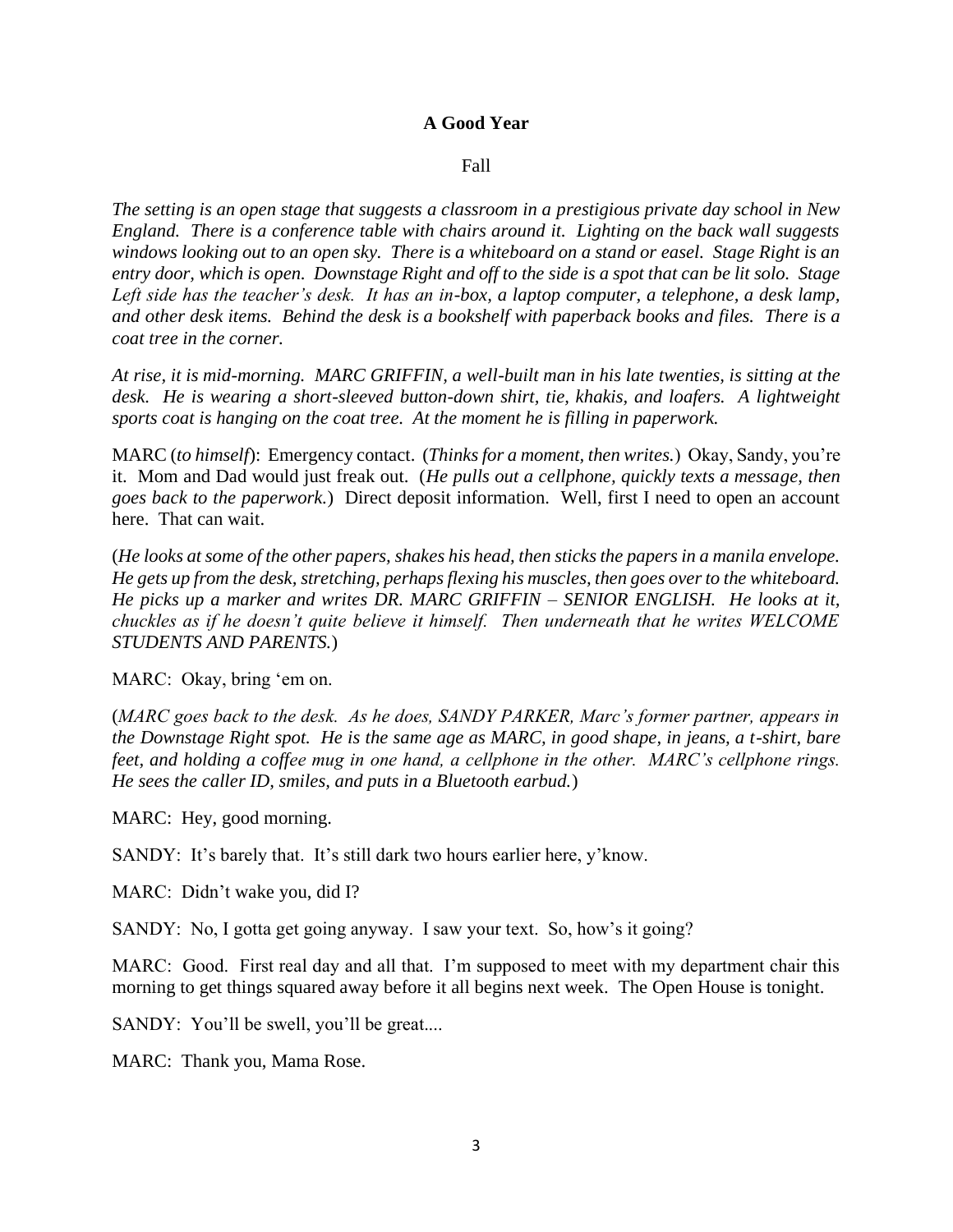SANDY: Yeah, thought you'd like that little musical theatre reference. So, I'm your emergency contact, huh?

MARC: Well, better you than my folks. They're three thousand miles away. You're only two thousand. And you'll know what to do, just in case.

SANDY: Just in case.

MARC: Yep. So, is Charlie gonna move in, or...?

(*Beat.*)

SANDY: No. That was never the plan.

MARC: Oh, I thought –

SANDY: Nope, just me. Here alone in the house. It's still our house. (*Beat.*) So, how was the trip?

MARC: Wasn't too bad. Spent the night in the middle of nowhere, then got here Monday. I found a nice one-bedroom, the movers will deliver my stuff next week, and I'm at the school now, trying to get things going. So far –

SANDY: Good. *(Beat.)* Look, I know we left things a little...

MARC: Unfinished?

SANDY: Not exactly.

MARC: What would you call it? We had four months to talk about it. We're not gonna wrap it up in a phone call at eight o'clock in the morning.

SANDY: Six o'clock here.

MARC: Whatever. We're –

(*BARRY KESSLER enters from SR door. He is in his mid-thirties, handsome, well-dressed in casual summer business attire, and well-groomed. He looks around the room then smiles at MARC. MARC indicates he's on the phone, and BARRY nods.*)

MARC (*to SANDY*): I'll… uh…I gotta go. I'll call you later.

SANDY: Okay.

(*Light out on SANDY; he exits. MARC takes out earbud.*)

BARRY: Sorry, didn't mean to interrupt your call.

MARC: Oh, it's okay. I was just about to hang up anyway.

BARRY: Well, I'm glad to see you made it.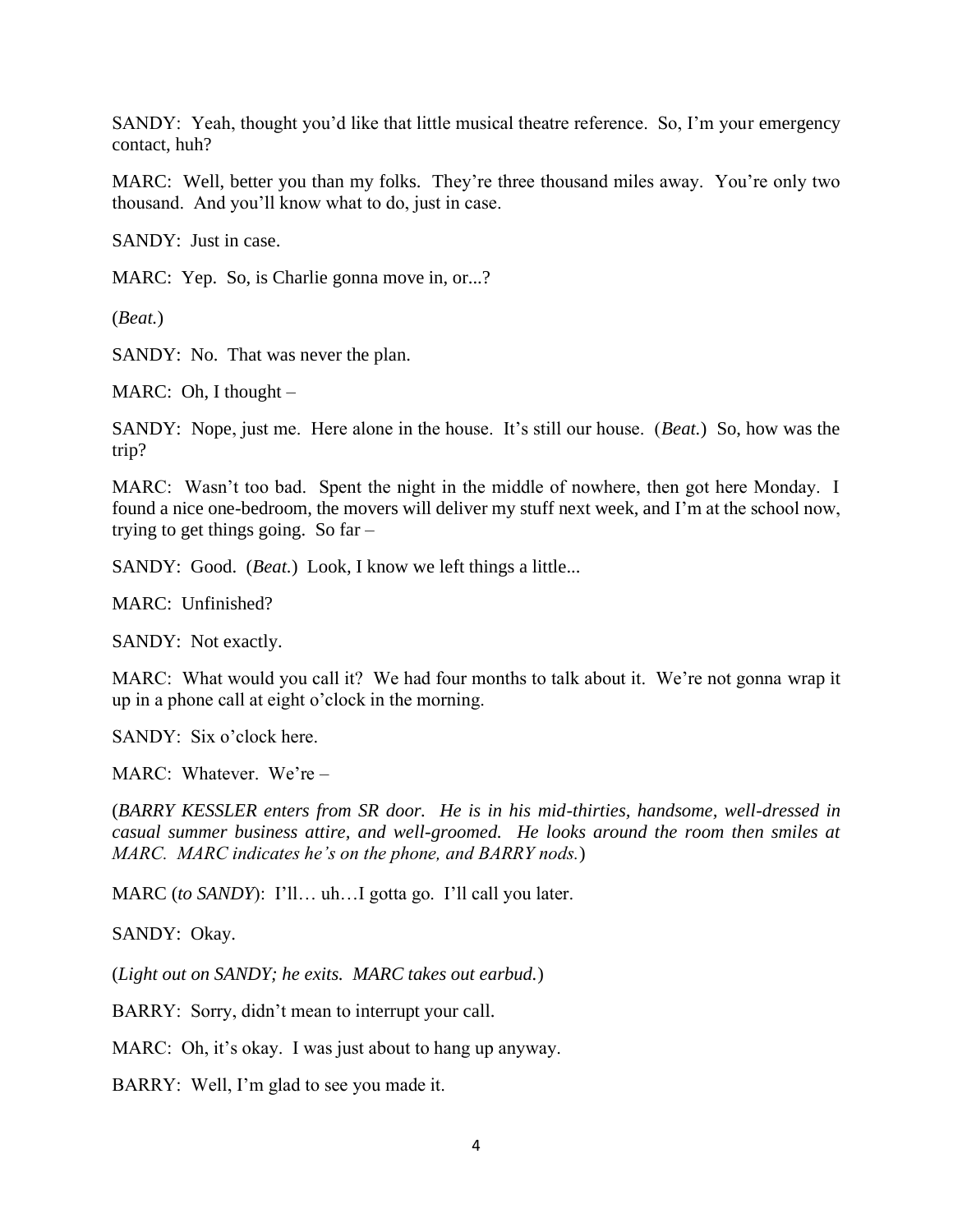MARC (*putting on his jacket, smoothing his hair*): Yessir. Good to see you again, Mr. Kessler.

BARRY: All settled in?

MARC: Yessir, I found a nice little place out west of town. The moving van will be here sometime next week.

BARRY: So, what, you're camping out in your living room?

MARC: I brought enough clothes and stuff in my car, and for now I'm putting my old sleeping bag to good use.

BARRY (*chuckling*): Well, I think the school should spot you for a motel until your furniture gets here. Or we could have put you up at my place. Got plenty of room now that my oldest is off to Princeton.

MARC: Oh, it's no trouble, sir. Kind of reminds me when I went to summer camp.

BARRY: Good, good. (*Beat.*) Well, I was really happy to see you come aboard. I was truly impressed with your resume and your scholarly work, and I know the rest of the hiring committee was impressed as well. And since I am chairman of the board, I usually get my way. I'm just glad some college or university didn't snap you up.

MARC: Well, sir, I gave them plenty of chances over the last couple of years. Not a lot of places are hiring, and when they are, they're only part-time.

BARRY: Not a lot to live on.

MARC: No, sir. So, I'm really happy to be here.

BARRY: Good. I know things might be a little overwhelming these first few days. The headmaster or your department chair would normally handle these meetings, but they're really under the gun, so I told them I'd help pick up the slack. I was a student here myself, so I know the ropes, so to speak.

MARC: Thank you. I really appreciate it. It's…

BARRY: Quite a switch from the lumberyard, isn't it? That wasn't exactly a job for a guy with doctorate in English. But I knew you would be a good fit. The kids will love you. As I'm sure you've heard over and over, we think of this school like a family. Part of that is the board's Weekend Off. Board members host new faulty members as their overnight guest. I've got a little place up at a lake a couple of hours north of here. I'd like you to be my guest some weekend this fall.

MARC: Yes, sure, thank you.

BARRY: My pleasure; I'm looking forward to it. By the way, has Alvin spoken to you yet?

MARC: Alvin?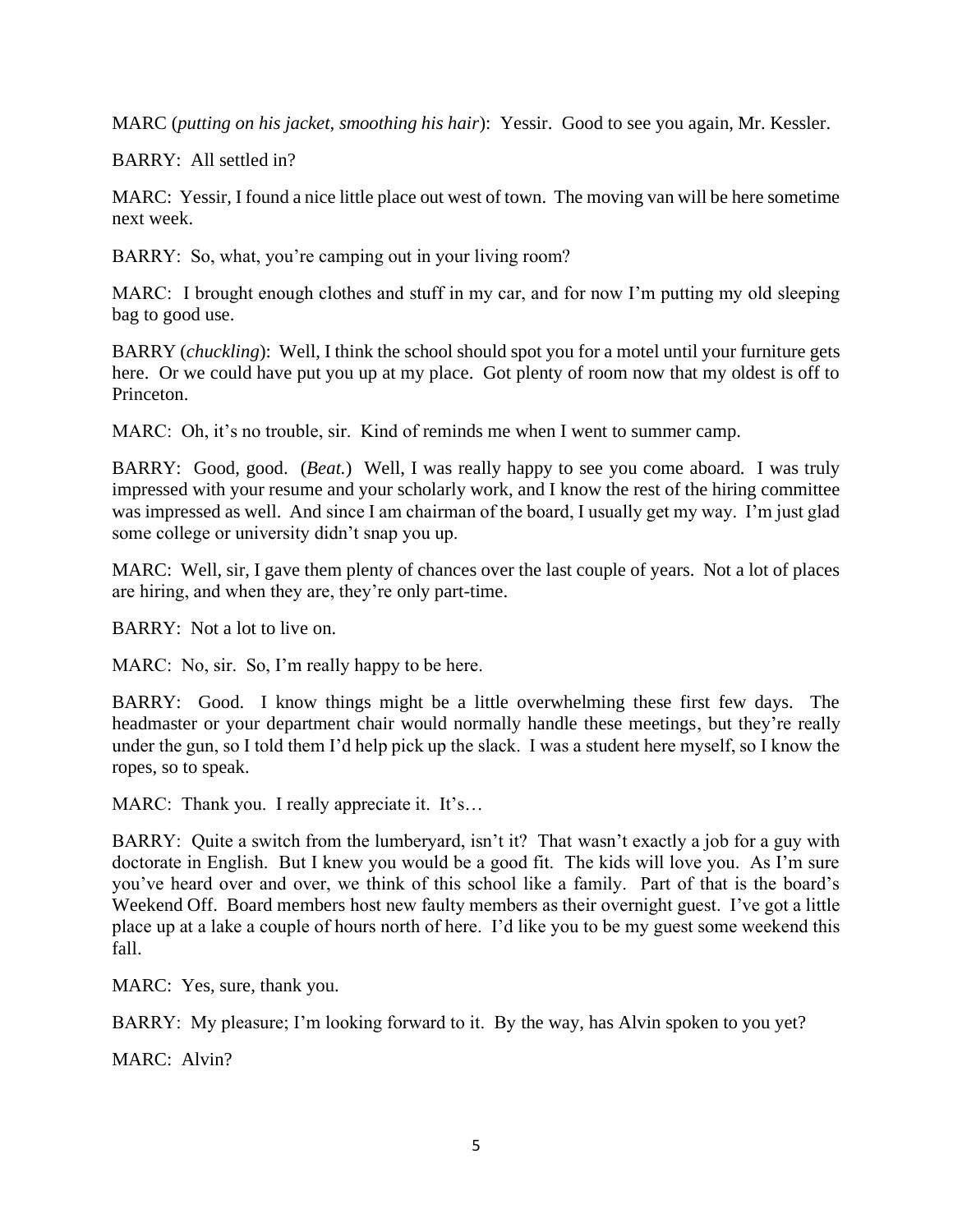BARRY: Alvin Green, the Fizz Ed department chair. He's looking for an assistant coach in wrestling and weight training. Based on your background, and judging by your build, you're good for it.

MARC: Well, it's been a while since I did any wrestling.

BARRY: But it looks like you still work out.

MARC: Oh, yessir, I do. I'd be happy to help with that.

BARRY: Good. We built a state-of-the-art weight room this summer. And that should come with a little extra in your paycheck. I'll talk to the headmaster about that before classes start next week.

MARC: Thank you, sir. That'd be great.

BARRY: Maybe it will inspire me to go back to the gym myself. Feel like I'm getting soft.

MARC: You look good, sir.

BARRY: Well, thanks. The real jock in the family is Brian. You'll see. I think he's one of your advisees. Lacrosse, wrestling, baseball, swimming, built like a Greek god, handsome as hell. Hard to believe he's my son.

(*BRIAN KESSLER enters SR. He is as advertised: a handsome, well-built young man of eighteen. He is wearing a rugby shirt over gym shorts and sneakers, and wire-rimmed glasses. He enters with a self-assured swagger.*)

BARRY: And speaking of Adonis…

BRIAN: Hi, Dad.

BARRY: Brian, I'd like you to meet Dr. Griffin. He's taking over Senior English this year, plus he'll be your advisor.

(*MARC stands up as BRIAN strides across the room as if he owns it and puts out his hand.*)

BRIAN: Nice to meet you, sir.

(*They shake hands, and BRIAN checks out MARC head to toe with a grin, apparently liking what he sees. MARC senses this obvious cruise and smiles nervously.*)

MARC: Nice to meet you, too, Brian.

BARRY (*to BRIAN*): How's it going out there?

BRIAN: Pretty good. Coach had us running wind sprints and laps. Some of the new kids are taking it kind of hard, but we're done for now.

BARRY: You'll whip 'em into shape.

BRIAN (*shrug*): Comes with the job.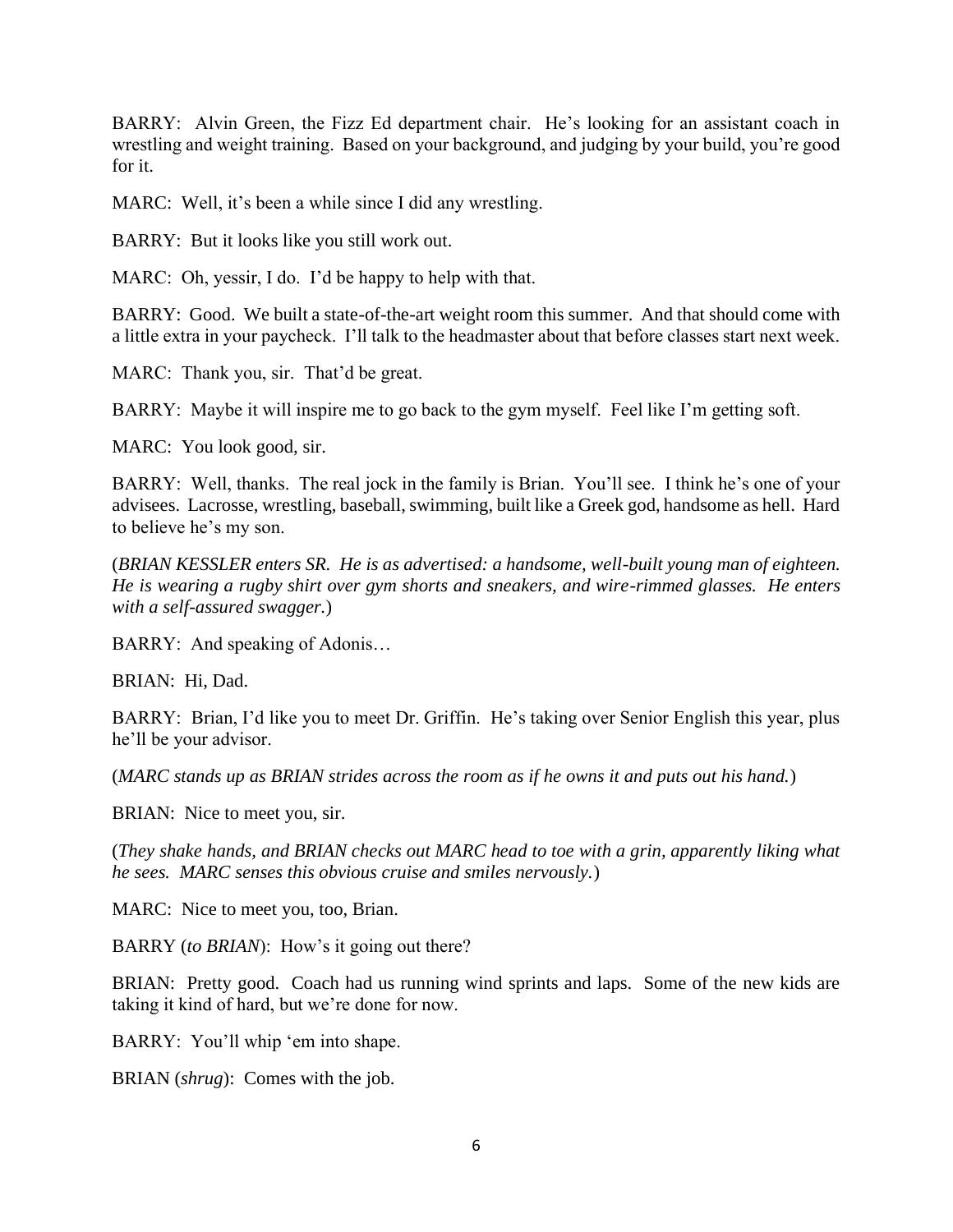BARRY (*to MARC*): He's the team captain.

MARC: Great.

BARRY: Dr. Griffin is also going to be the assistant wrestling coach and fitness trainer.

BRIAN: Hey, good. We need someone in there who knows his shit.

(*MARC reacts mildly to the boy's use of profanity, but BARRY doesn't react. BARRY's phone pings a text alert.*)

BARRY: Excuse me. (*Pulls out phone, reads it.*) Hmph. (*Texts a quick reply.*) Gentlemen, I'll right back. Why don't you two get acquainted?

BRIAN: Okay, Dad.

(*BARRY exits SR, closing the door behind him.*)

MARC: So, Brian, have a seat.

(*MARC goes and sits at his desk. BRIAN pulls out a chair from the conference table and sits casually, spreading his legs a little and leaning back, showing off. MARC sees this but does not respond. He picks up a stack of folders and thumbs through them until he comes to one. He pulls it out and opens it.*)

MARC: All right. Okay. Um… Brian. (*Reads through the paper in front of him, not looking up at BRIAN.*) Okay. Not a bad record: mostly A's and B's. Did pretty well on your PSAT's. You ready for the SAT's in November?

BRIAN: Yes.

MARC: Thing to remember about them, especially in the reading comprehension part, is that all the answers are there. All you have to do is answer the questions based on what you just read.

BRIAN: Thing is, I'm dyslexic. And nearsighted. Tests…bother me.

MARC: Yeah, they noted that here. But you have to have a Zen approach to it. Remember, you're the one taking the test; the test isn't taking you.

BRIAN (*chuckling*): Yeah, okay.

MARC: I imagine you're all ready to apply to college, right?

BRIAN: Oh, yeah, they've been pushing that since freshman year.

MARC: Right. You'll be working with the college counselor on that. Mister –

BRIAN: Mister Cochran. Yeah, he's the guy. (*Beat.*) Where'd you go?

MARC: Beg pardon?

BRIAN: For college.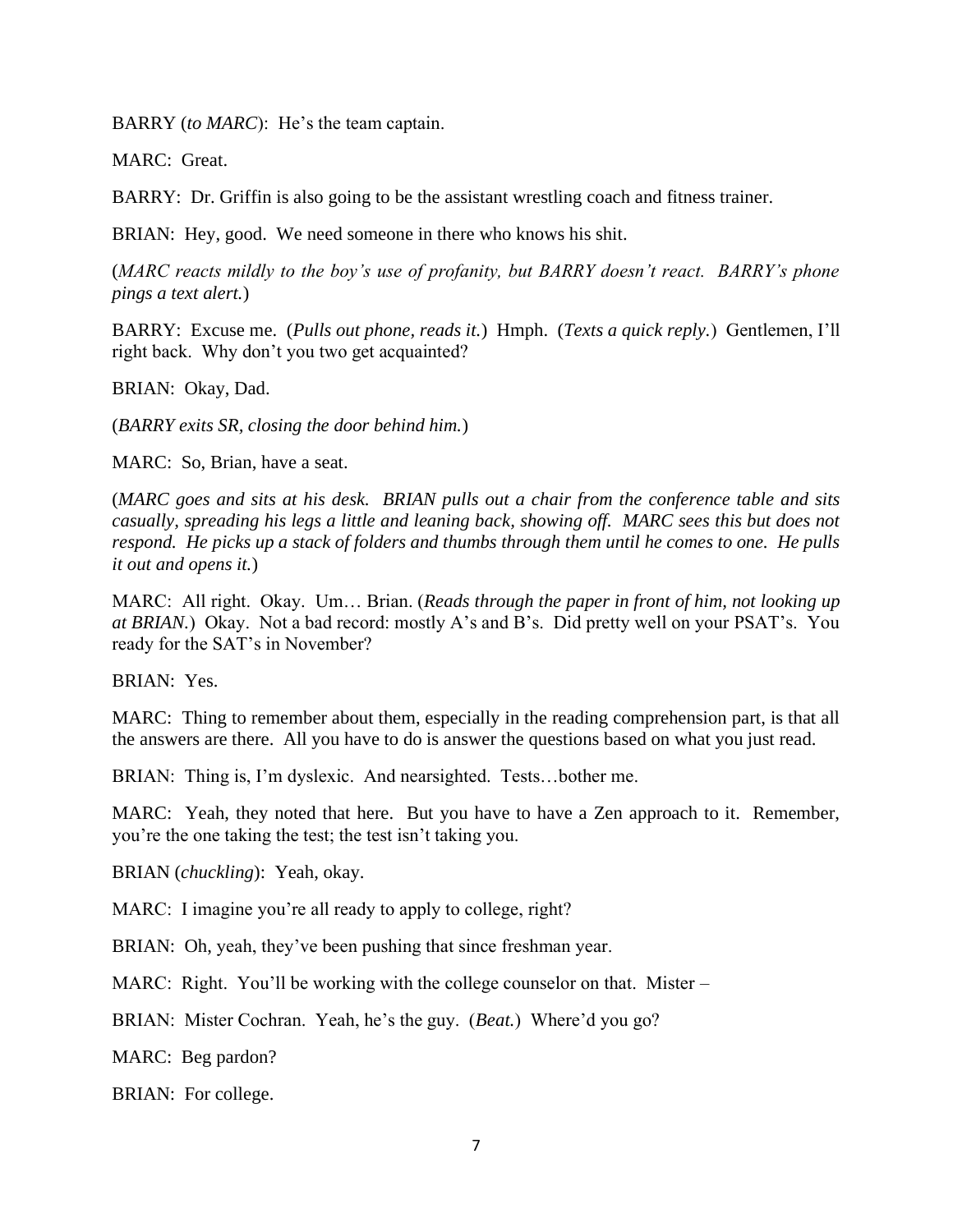MARC: Oh. Minnesota for my B.A., Colorado for grad school.

BRIAN: High school?

MARC: A prep school in my hometown.

BRIAN: Where's that?

MARC: Santa Monica. California.

BRIAN: Yeah, I've heard of it. Nice. So, you were a wrestler.

MARC: Uh, yeah. In high school.

BRIAN: What class? I mean, what weight class?

MARC: One eighty-two.

BRIAN: Me too. Coach says that's the perfect weight for a guy my size. Big enough to really do the job, but still light enough to be quick with the moves, if you know what I mean.

MARC: Good. (*Looks down at the folder.*) So, it looks like you did pretty well in English last year despite your dyslexia.

BRIAN: Yeah, I did okay. So, are you married?

MARC: I'm sorry?

BRIAN: Just curious. Getting to know you.

MARC: Uh… No.

BRIAN: That's cool. (*Chuckling.*) Me neither.

(*MARC gets up and through the following casually strolls over to the door, opens it all the way, then goes back to his desk. BRIAN watches him the whole time.*)

MARC (*cont'd*): My job, besides teaching your class, is to keep an eye out for you in terms of any academic issues or if you have any kind of…something you want to talk about. I'm a pretty good listener, and anything you tell me will be kept confidential. I know how senior year can be; can't wait to get out there, but it can be kinda scary, too. I'm here to help. If you need it.

BRIAN: Since you're new here, maybe I can help you, too. I've been going here since I was five. Kinda know how shit works around here. If you need it.

(*MARC is back at his desk now. He sits.*)

MARC: I've got a few more days of orientation and meetings, but I'd appreciate that when school gets going. (*He looks at the folder.*) So, if there's anything else –

BRIAN: No, we're good for now. At least I am.

(*BRIAN gets up, as does MARC, who comes out from behind the desk and offers a handshake.*)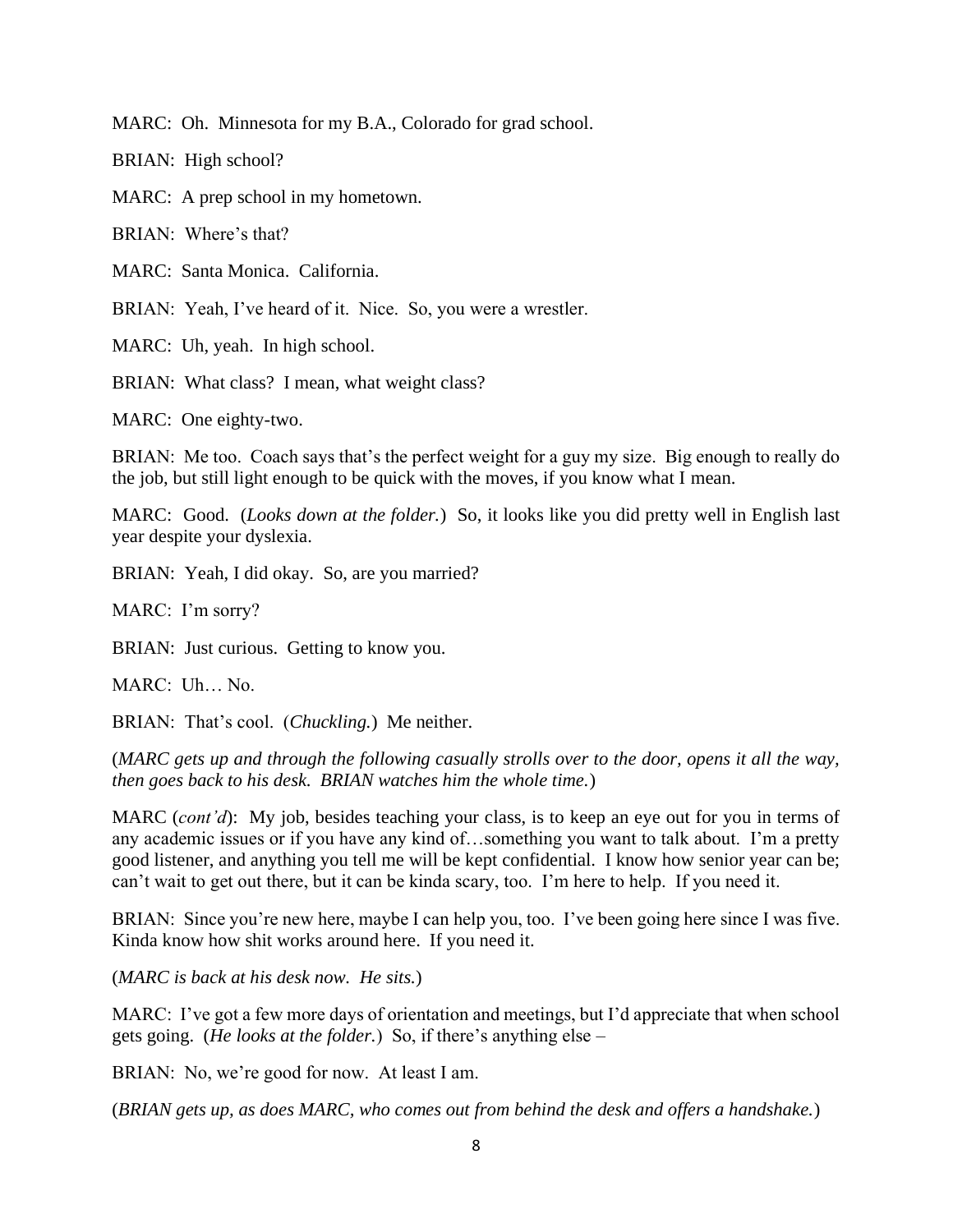MARC: Thanks for coming by.

(*BRIAN takes MARC's hand.*)

BRIAN: Sure. Oh, one more thing. I'm gay.

MARC: Oh. Okay.

(*BRIAN is still holding MARC's hand.*)

BRIAN: Everyone here knows it. I came out in the eighth grade. Just thought I'd let you know, too.

MARC: Thanks.

(*BRIAN smiles broadly and releases MARC's hand.*)

BRIAN: You're welcome. (*Glancing at the whiteboard.*) Dr. Griffin.

(*BARRY reenters SR.*)

BARRY: No good deed and all that. I have to go back to the office, kiddo. Why don't you hit the showers and I'll drop you at the house?

BRIAN: Sure, Dad. (*To MARC.*) Catch you later.

MARC: You bet.

(*BRIAN exits SR, BARRY and MARC watching. BARRY turns to MARC.*)

BARRY: Good meeting?

MARC: Yessir, I'd say so. Nice kid.

BARRY: Thanks. He's been my rock for the last year, what with me going through the separation and all.

MARC: Sorry to hear that.

BARRY: Thanks.

MARC: I know… well, I understand.

BARRY: Been there, done that?

MARC: In a way.

(*BARRY goes and sits in the same chair BRIAN vacated, assuming a similar posture, although not as blatantly displaying himself. MARC sits at his desk.*)

MARC (*cont'd*): He told me about his dyslexia and his challenge with taking tests. Is there anything you want me to keep an eye out for?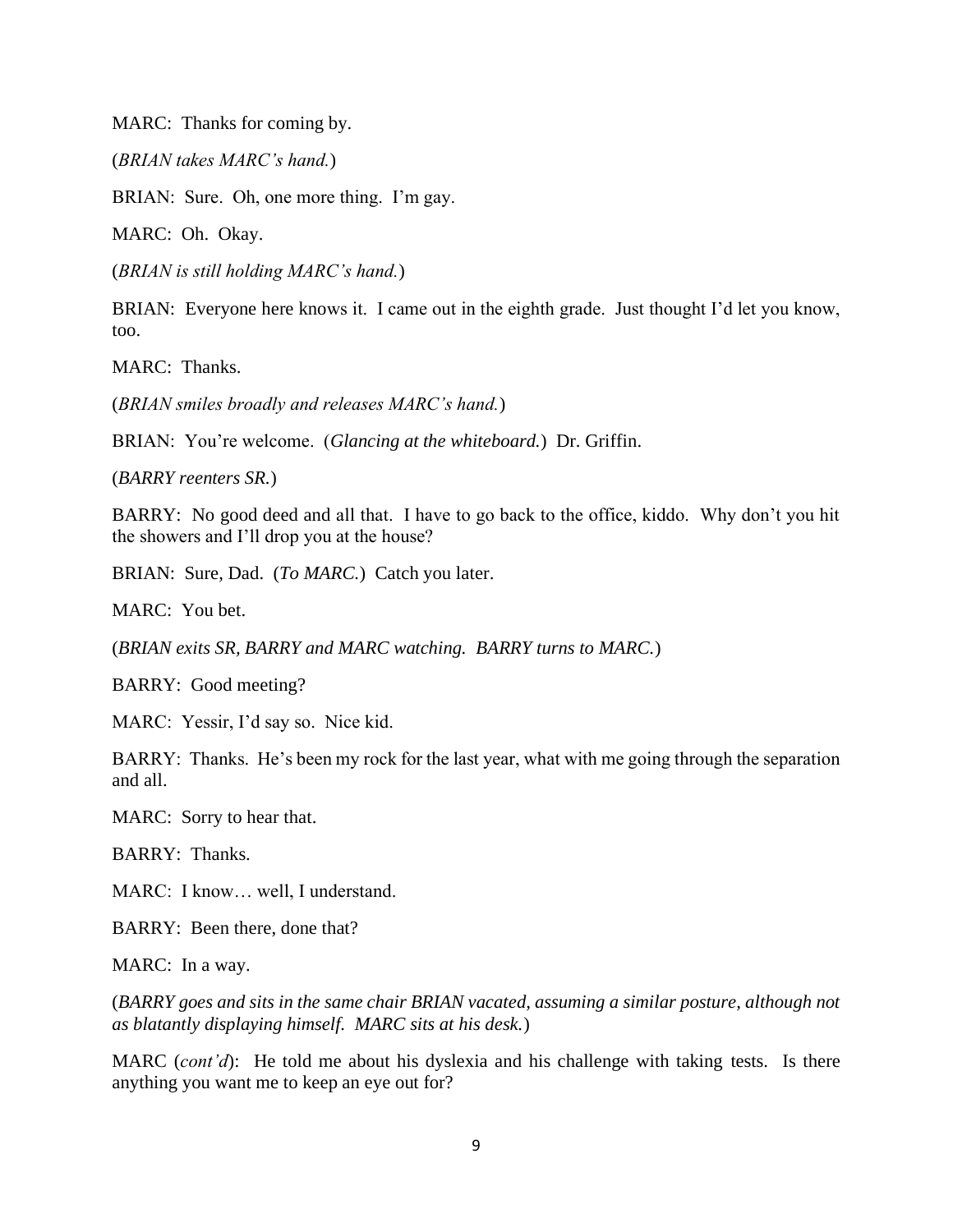BARRY: As a matter of fact, I was going to ask you if you'd consider working with him outside of class, perhaps doing some test prep and his college entrance essays. The school does offer it, but I think he could use some one-on-one. That's been helpful in the past, and the last teacher seemed to make some headway with him. But she left last year. Goes without saying that I'd compensate you for your time.

MARC: Um… okay. Let me check with the school about that. See how that works in my schedule.

BARRY: Or maybe we can work out some arrangement where you come to the house. We're not far from here, and I think doing it in familiar surroundings might be more conducive to accomplishing our goals.

MARC: That sounds good.

BARRY: All right. Say, what are you doing for dinner?

MARC (*chuckling*): I've got a Lean Cuisine in the freezer.

BARRY: Let me take you out tonight and we can talk about what you can do for us. My treat.

MARC: That'd be great. Thank you.

BARRY: Meet me here at six and we'll go from here. You like Thai?

MARC: Uh, yessir.

BARRY: Good.

(*BARRY stands, as does MARC.*)

BARRY (*cont'd*): I've got a really good feeling about you, Marc. Like I said, I knew it the minute we met last spring when you interviewed, and I'm sure we're going to be very happy to have you as a part of the family here.

MARC: Thank you, sir. I'm… well, I'm really glad to be here. It's a nice place.

(*BARRY comes over to MARC, offers a hand. They shake, then BARRY puts a hand on MARC's biceps, squeezes it, and then walks with him to the door.*)

BARRY: This will be a good year. I can feel it.

(*BARRY gives MARC's biceps one more squeeze, grins broadly, then exits SR. MARC watches him go, then closes the door. He leans back in the chair, closing his eyes.*)

MARC (*softly, to himself*): Oh, wow.

*Lights fade slowly to black. In the darkness we hear the ambient sounds of students passing in the hall outside the classroom, rising in crescendo as they pass: snatches of conversation, lockers opening and closing, until we hear a school bell. The sounds fade, the lights come up slowly. The writing on the whiteboard now reads GATSBY INTRO STUDY QUESTIONS DUE*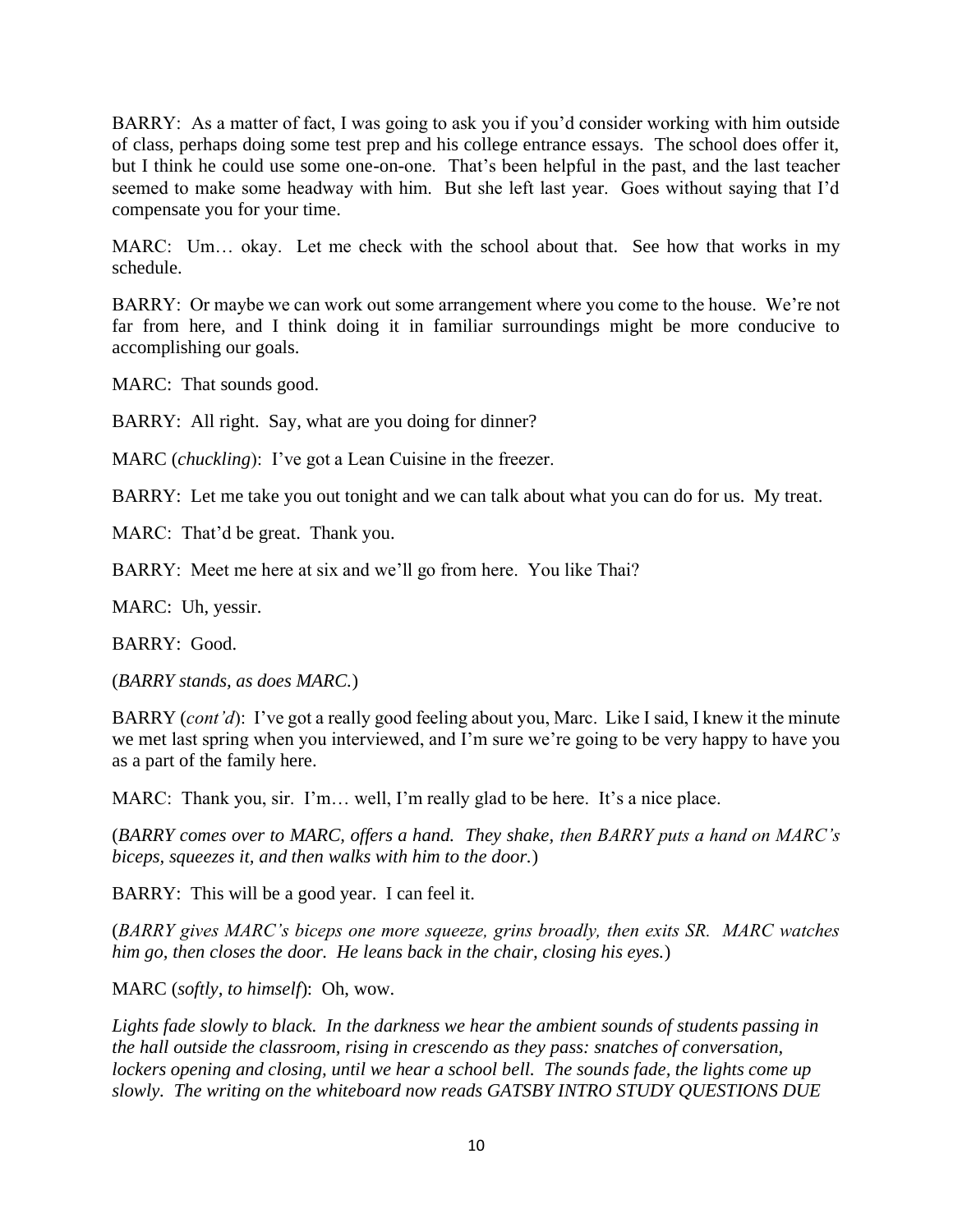*MON. MARC is in the same outfit but exchanged the light sports coat with a blazer. The light comes up on SANDY in his same place. Now he is in a shirt, tie, and khakis as if for work in an office. They are mid-conversation on their phones.*

SANDY: Yeah, it sounds like you had a good time.

MARC: We did. It's really pretty up there with all the fall colors. 'Course, I bet it's pretty harsh in the winter with all the snow and ice.

SANDY: So, you stay inside and cuddle in front of the fireplace. Or soak in the hot tub.

MARC: It wasn't like that.

SANDY (*gigglesnort*): Oh, I'm sure. Just two guys out in the woods.

MARC: Get your mind out of the gutter. Barry's the chairman of the school's board of trustees...

SANDY: Oh, you call him Barry?

MARC: Well, not to his face.

SANDY: You're so polite.

MARC: He's my boss's boss. Besides, he had his son with us.

SANDY: Brian Kessler, the star of the lacrosse team?

MARC: How do you know –

SANDY: The kid's on Facebook, Instagram – You didn't know that?

MARC: I don't go near those sites with my students, and if they try to contact me through them, I decline it. C'mon.

SANDY: Okay, I was only teasing you.

MARC: You have to be so careful these days.

SANDY: I get it. Now, the dad.... He's on there, too. He's not too bad, either.

MARC: Shut up.

SANDY: Okay, okay. Look, we still need to –

MARC (*interrupting*): I gotta get going. I'll talk to you later.

SANDY: Okay. Still love you.

MARC: Uh, yeah, you too.

(*Light goes down on SANDY; he exits. MARC is still lit. He heaves a big sigh, then puts away his phone. Lights go down to dark, followed by the ambient sounds of students in the hall again.*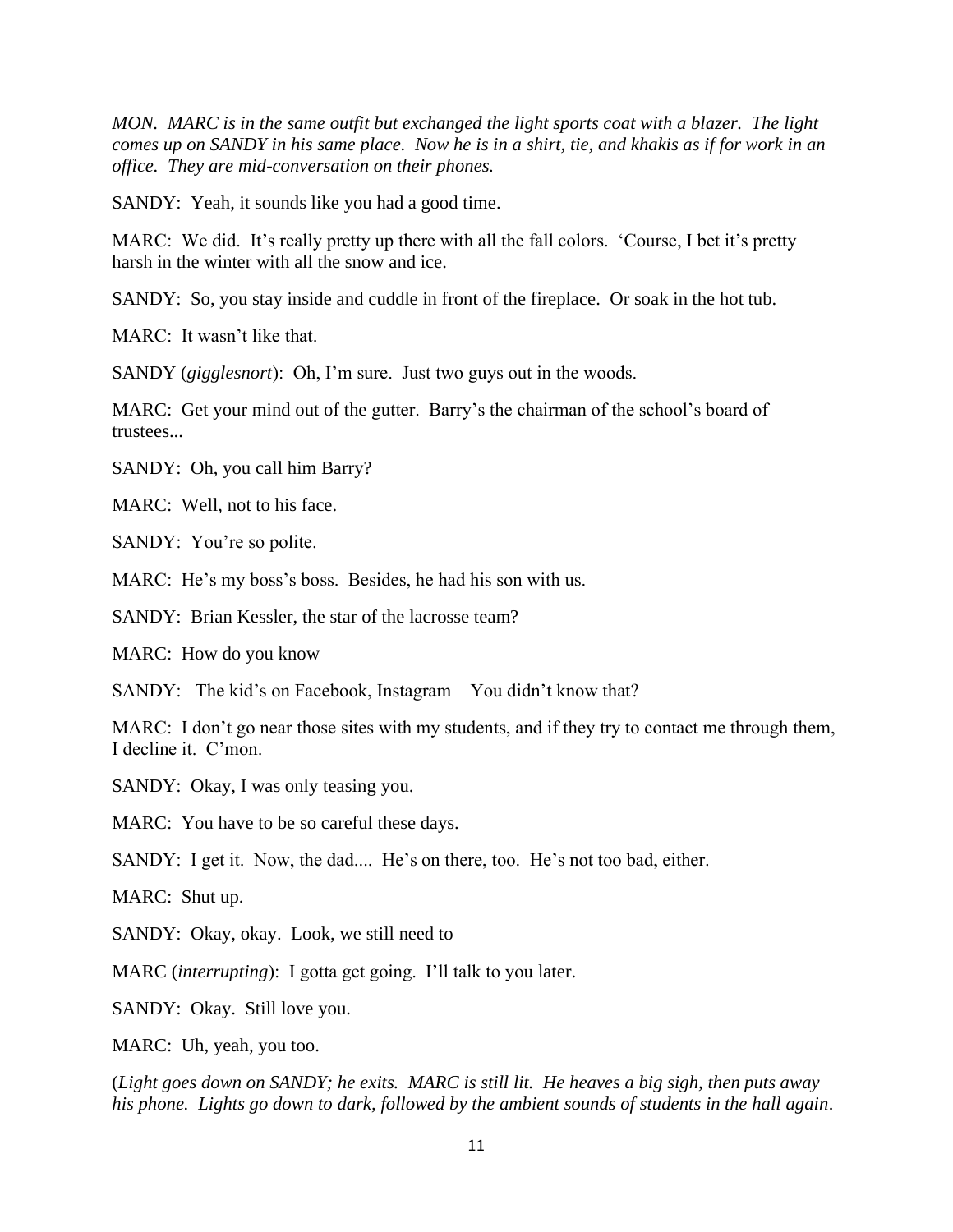*Bell rings. Then the lights come up on the classroom, after school. The SR door is open. The light in the windows is dusky. It is now October, indicated by a jack-o'-lantern decoration affixed to one corner of the whiteboard. The whiteboard now reads GATSBY CHAPTERS 5-7 STUDY QUESTIONS DUE MON. MARC is sitting at the conference table. BRIAN is next to him. He is in the school uniform of a blue blazer, tie, button-down shirt, khakis, and loafers. MARC is reading something on a paper, pencil at the ready, BRIAN watching him.*)

MARC: This is better.

(*MARC reads on, makes a couple of marks on the paper that BRIAN cranes his neck to see, then sits back.*)

MARC (*cont'd*): Okay, this paragraph here where you talk about the work you did last summer with the disabled kids.

BRIAN: That's good, isn't it?

MARC: It is, but right now it could have been written by anybody. You want your college entrance essays to stand out from the rest. You need to show them what it meant to you, how it makes you someone that they think will contribute to society and make a difference.

BRIAN: How do I do that?

MARC: See it from the kids' point of view.

BRIAN: What, like I'm… disabled? I don't know what that's like.

MARC: You don't?

BRIAN: How could I?

MARC: You're dyslexic.

BRIAN: So? That's not a disability, really.

MARC: What was it like for you when you started to learn to read? What did the letters look like?

BRIAN: I don't remember.

MARC: You don't?

(*BRIAN shrugs.*)

MARC: I've seen your handwriting. You've learned a lot over the years, but you still sometimes get your letters backwards, and it takes you a long time to write out things in longhand.

BRIAN: Thank God for computers.

MARC: Look, you have a disability. We all do, to some degree. So, think about how you would fit in with those kids. Imagine what it would be like to live in a world that wasn't designed for you. Running across the lacrosse field; heck, even going up the stairs to the second floor of your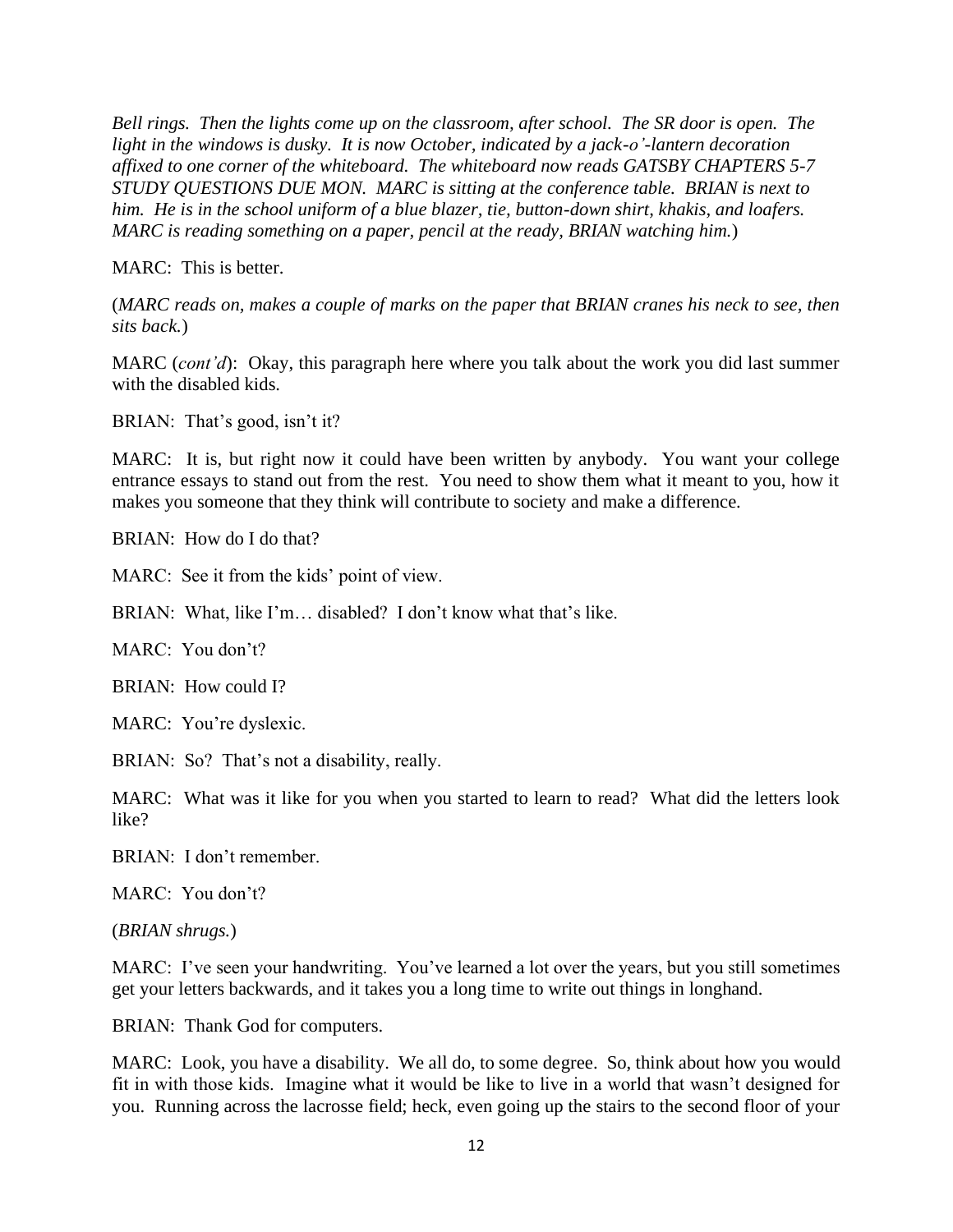house. Or having limited vision or hearing. What would it mean to you to have someone like you be a friend, take them swimming or sailing or just hanging out together? Think how you changed their life, even if it was only for an afternoon.

BRIAN (*sigh*): Yeah, okay.

MARC: C'mon, you've got a week. You can bat this out in a day. Then move on to the next one, then the next…

BRIAN: Okay, okay.

(*BRIAN looks at the whiteboard, seeing the assignment, perhaps whispering it to himself. MARC sees this.*)

MARC: So, how are you liking *The Great Gatsby*?

BRIAN: It's good.

MARC: Sound familiar?

BRIAN: What, the story?

MARC: The people. Nick. Tom. Daisy. Know anyone like them?

BRIAN: Yeah. Lots.

MARC: Good.

BRIAN: What, that I know people like them? Most of 'em are shits.

MARC: Even Nick?

BRIAN: Well, no, not him. I think he's… (*BRIAN chuckles.*) He reminds me of you.

MARC: Really?

BRIAN: Yeah, I mean he's this cool observer, not really part of the whole crazy scene, but people confide in him, tell him things.

MARC: Why do you think they do that?

BRIAN: Because he's a good listener, like you. Plus, he's kinda hot.

(*MARC stares for a second, then laughs.*)

BRIAN (*cont'd*): Well, he is. I mean, not like some guy in some underwear fashion shoot, but… Maybe Gatsby's got a little thing for him, huh? And vice-versa?

MARC (*shaking his head*): I don't think Fitzgerald had that in mind.

BRIAN: What about at the end of the second chapter where Nick is with Mr. McKee, standing next to his bed and the guy is between the sheets in his underwear?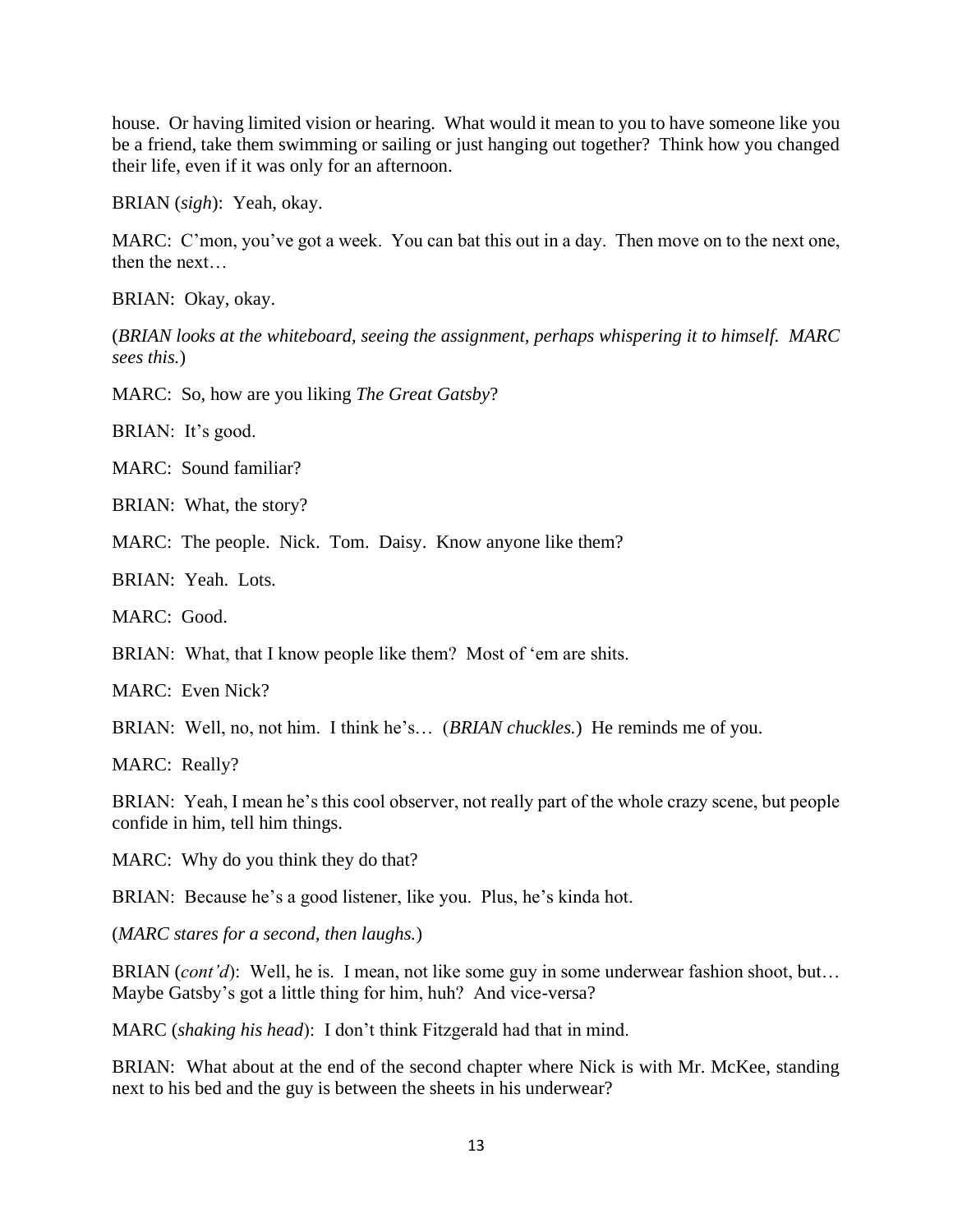MARC: You caught that.

BRIAN: Yeah, I did. They left that out of the movie, by the way.

MARC: I understand why you would watch the movie with your dyslexia, but this isn't a film studies class. You won't be able to answer the study questions from watching it. I made sure of that. (*Beat.*) Which version did you watch?

BRIAN: The old one. With Robert Redford.

MARC: What'd you think?

BRIAN: I like the book better.

MARC: Me too.

BRIAN: So, what's your disability?

MARC: Beg pardon?

BRIAN: You said we all have a disability of some kind. What's yours?

MARC: I can't whistle.

BRIAN: Oh, come on. Anyone can whistle.

MARC: I can't. I tried. (*He tries. Nothing.*) See?

BRIAN: That doesn't count. For real. Do you have a real disability?

MARC: Well, I can't see three-D.

BRIAN: Seriously?

MARC: In case you haven't noticed, I have crossed eyes. I can see out of both of them, but not together, so there's no three-D.

BRIAN: So, how do you… What about three-D movies? What do you do there?

MARC: I don't. The viewers give me a headache. On the upside, I don't have to pay to rent them. On the downside, I can't be an airline pilot. Not that I ever aspired to be one.

BRIAN: Wow, that's too bad.

MARC: Born this way, so I don't miss it. (*Hands paper back to BRIAN.*) Keep working on this. You're almost there.

(*MARC goes back to his desk. BRIAN gets up.*)

MARC: So, how was your visit to Princeton last week?

BRIAN: Good. Saw my brother, saw the campus, got the whole pitch.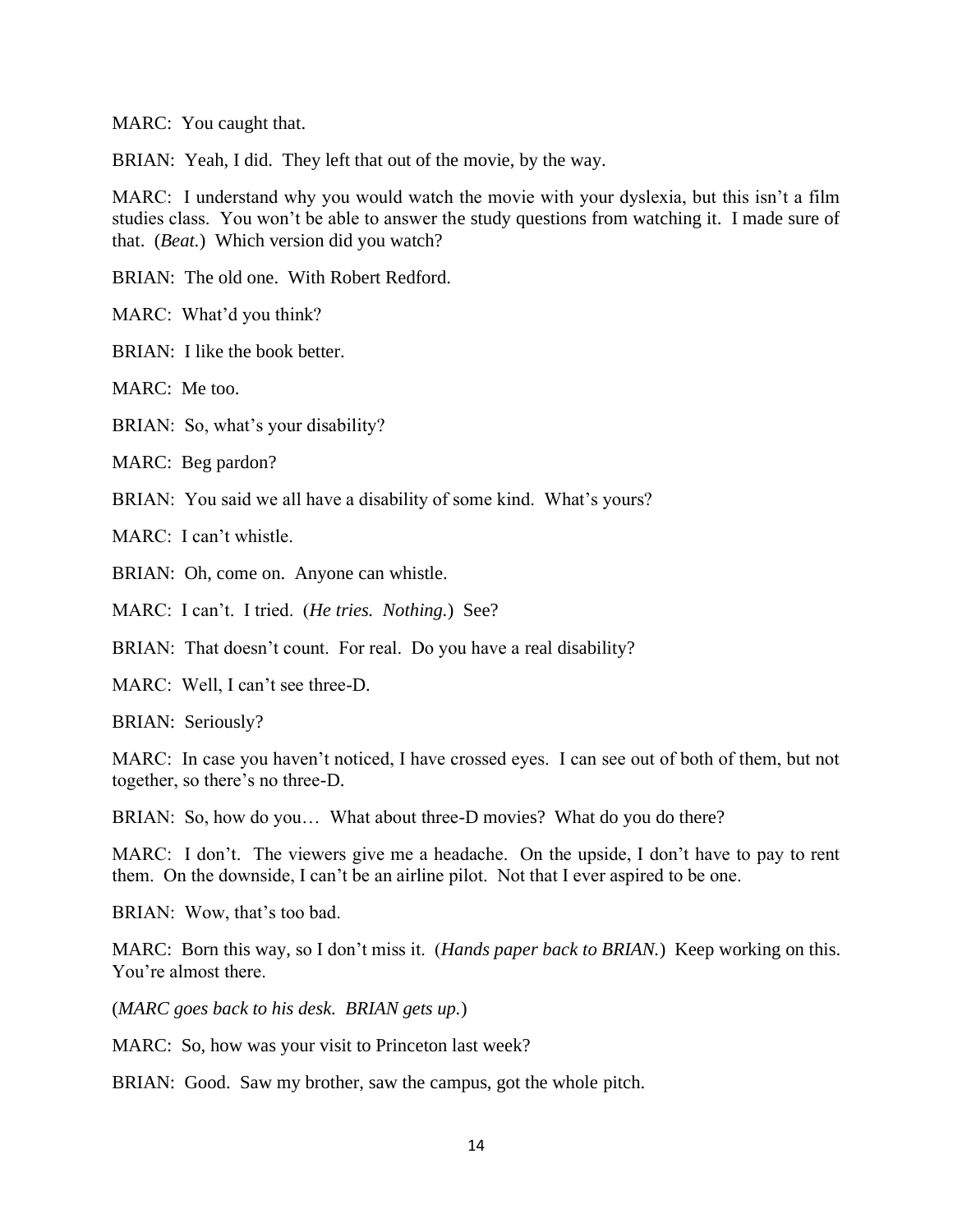MARC: Think you want to go there?

BRIAN: No. One Kessler there is enough.

MARC: I suppose.

(*MARC begins to tidy up his desk.*)

BRIAN: So, do you have a boyfriend?

MARC: Whoa. Now we're crossing boundaries, Brian.

BRIAN: Oh, c'mon. Mr. Wheeler talks about his boyfriend all the time. "Jack and I went to the beach; Jack and I went to the movies, yada-yada-yada." Ms. Jackson-Paris had her wedding reception in the courtyard.

MARC: Mr. Wheeler teaches drama, and Ms. Jackson-Paris has been here for twenty years. I've been here two months. I'd rather keep my personal life to myself if you don't mind.

BRIAN: Hey, it's not like we don't see each other out of school. You've been to our house. You went with me and Dad up to the lake a couple of weeks ago for the weekend. You and I slept in the same room.

MARC: We *all* slept in the same room; it's an open floorplan A-frame. And I was in my sleeping bag.

BRIAN: C'mon, remember what they're always saying: we're one big family here.

MARC: Why is my life that important to you?

BRIAN: It's not. I mean, I just want to get to know you better, that's all.

(*BRIAN gazes at MARC. Beat. Finally…*)

MARC: I did.

BRIAN: You did. But not anymore.

MARC: No.

BRIAN: What's his name?

(*Beat as MARC looks at BRIAN, who holds his gaze.*)

MARC: Sandy.

BRIAN (*nodding*): Nice name. What happened?

MARC: Okay, that's enough for now.

(*BRIAN keeps gazing into MARC's eyes. Another long beat.*)

BRIAN: Okay.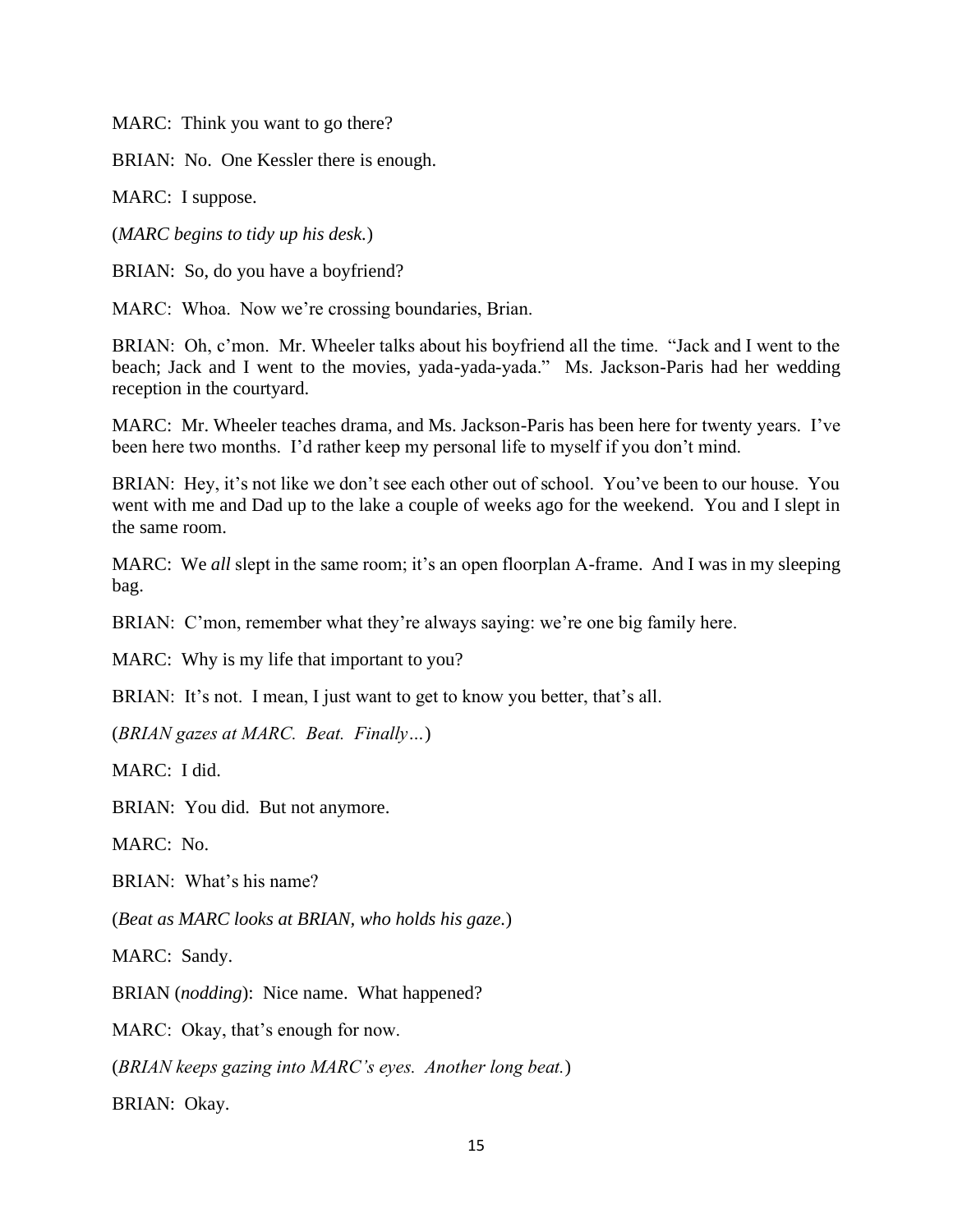MARC: I'd appreciate it if you would keep that to yourself.

BRIAN: I will. Scout's honor. I mean it. I'm an Eagle Scout.

MARC: Be sure to put that on your college applications.

BRIAN: I will. (*Beat.*) You really do have crossed eyes.

MARC: I know.

(*BRIAN grins and exits through SR door. MARC follows him, then closes the door. Beat as he stares at the door.*)

MARC (*to himself*): He's eighteen. He's your student. And he's eighteen.

(*MARC crosses to his desk and continues tidying up. A knock on the door.*)

MARC: Come in.

(*BARRY enters. He is in a business suit and carrying an attaché case. MARC stands.*)

BARRY: I was here for some board business, so I thought I'd stop by and see how you're doing.

MARC: Thanks. Brian just left if you're looking for him.

BARRY: I saw him in the hall. How's he doing?

MARC: Good; we're making progress on his essays.

BARRY: And the rest?

MARC: Uh…?

BARRY: First marking period grades come out this Friday.

MARC: Oh, right.

(*MARC shuffles some papers as BARRY watches. MARC finds what he's looking for.*)

MARC: Um, looks good so far. A's and B-plusses.

BARRY: Where are the B's?

MARC: Physics, for one.

BARRY: And the other?

(*For a moment, BARRY and MARC look at each other, then MARC looks down at the paper.*)

MARC: In my class.

BARRY: Why's that?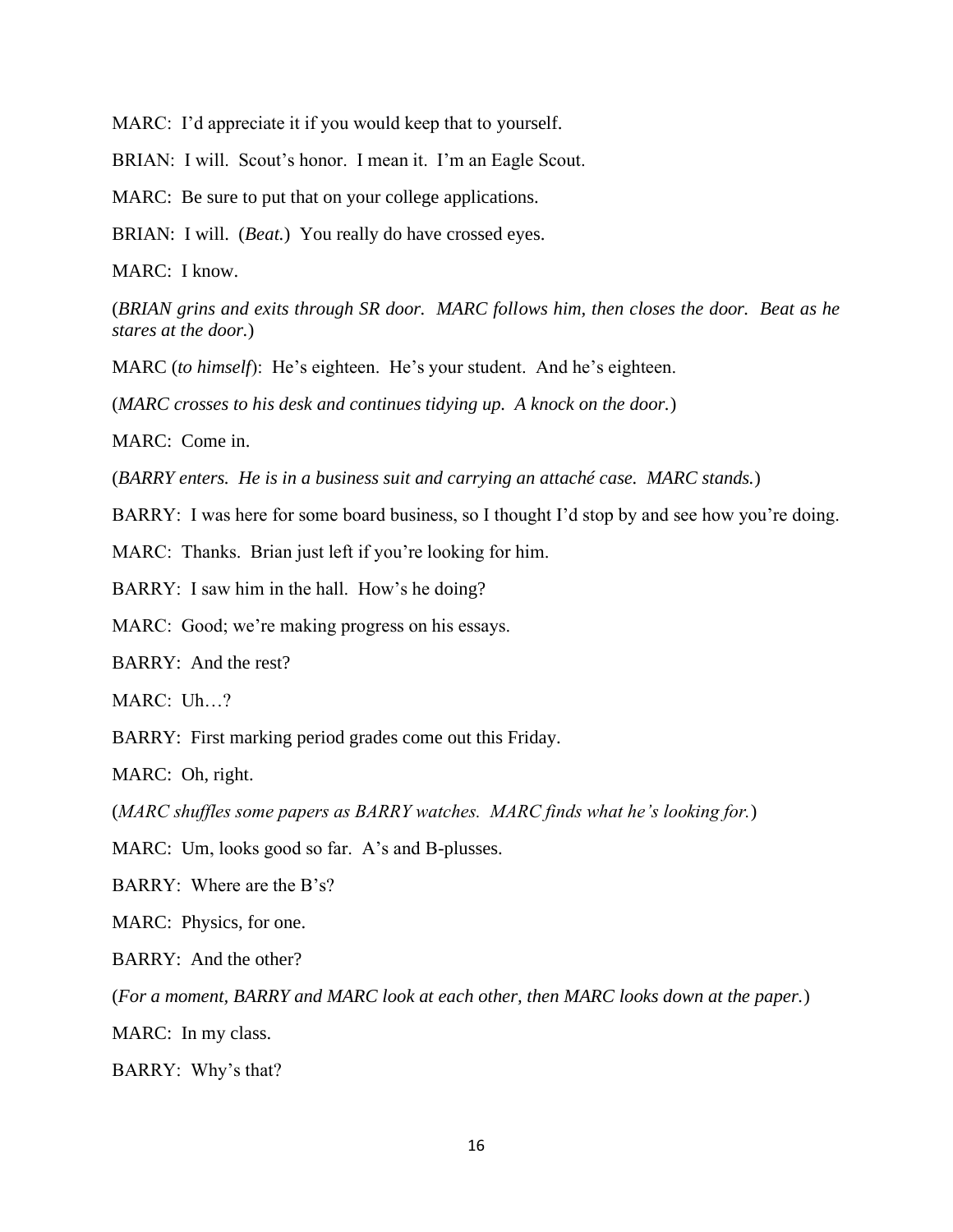MARC: Well, uh, to be honest, I don't think he's really pulling his weight. He seems to be going through the motions. He's doing the assignments, but I don't think he's really into it…

(*MARC tries not to look flustered, but he's fidgeting under BARRY's eyes.*)

MARC (*cont'd*): And in our class discussions about the reading, he's either not participating or he's making snarky comments –

BARRY: Snarky?

MARC (*hesitant*): Wisecracks. Not really relevant to the discussion.

BARRY: You mean he's being a wise-ass.

MARC: Well, yessir.

BARRY (*chuckling*): Not surprising. He can be like that. A lot. Have you said anything to him?

MARC: Well, I've told him – and others – to stick to the subject. I mean, I don't mind the occasional joke or going off on a tangent. I do that myself just to, y'know, lighten the mood, but…

BARRY: These kids are used to getting their way… or thinking they can. Don't be afraid to rein them in. Show 'em who's in charge. Flex those impressive biceps of yours. They'll come around. Even Brian.

MARC: Yessir.

BARRY: You know he likes you.

MARC: And I like him, too –

BARRY: What's more, he respects you. So, if you come down on him with a firm but gentle hand, he'll respond the way you expect him to.

MARC: Yessir.

BARRY: More importantly, the other kids in the class will as well. A lot of kids follow his lead, so if he shows more useful attention in class, they will, too.

MARC: Good to know.

BARRY: Oh, it's the typical high school dynamic. Teenagers all want to be their own person, but they live and die by peer pressure. I'm sure you remember, right? Wasn't that long ago for you.

MARC: No sir, it wasn't.

BARRY: Me neither, although it seems like it was several geological ages ago.

MARC: Yessir.

BARRY: Well, I just wanted to pop in and see how it's going, see how you're doing.

MARC: Thanks.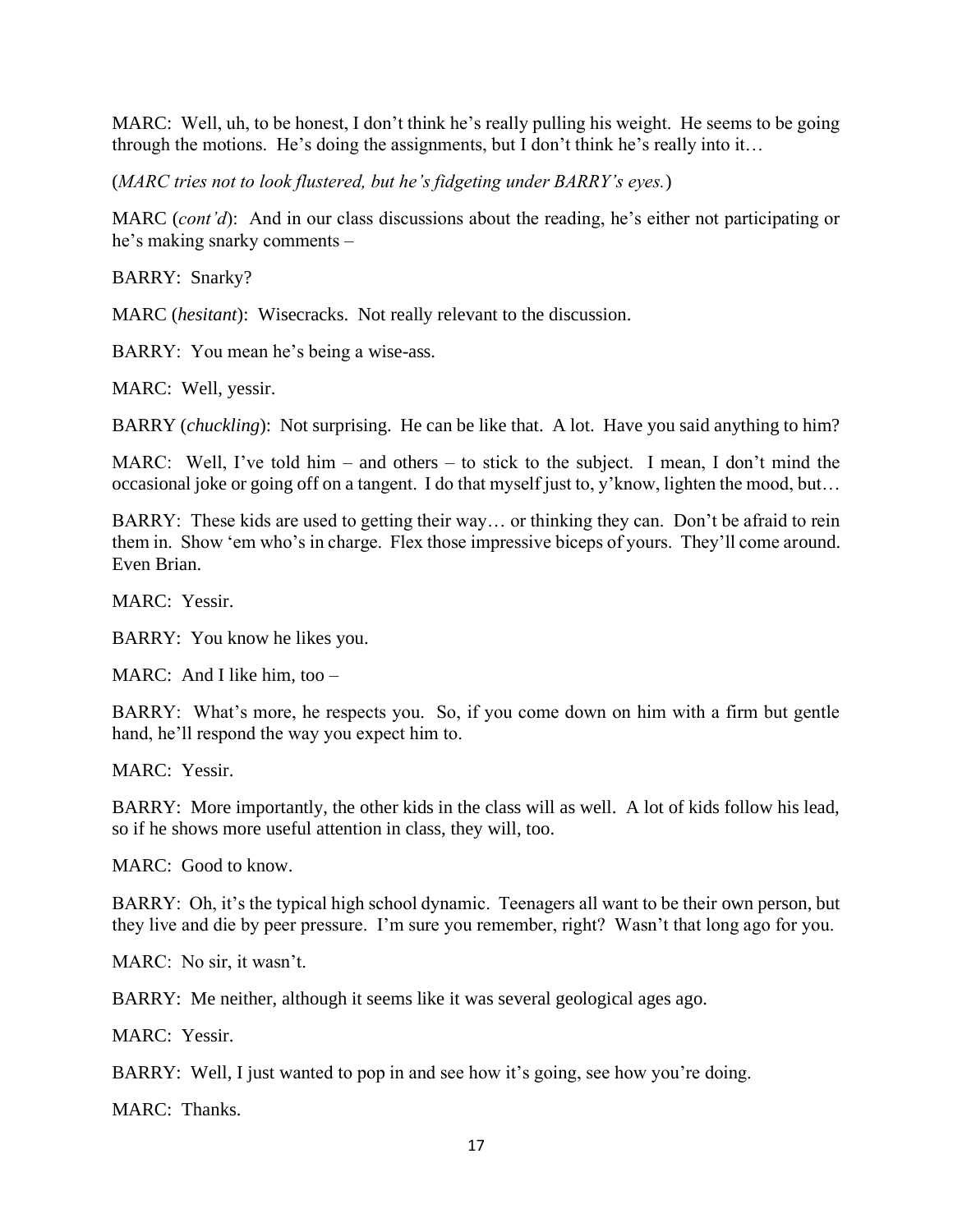BARRY: Finding your way around.

MARC: Yessir.

BARRY: Good. Glad to hear it.

MARC: Thank you.

(*BARRY starts to head for the door, then stops.*)

BARRY: Say, what are you doing this weekend?

MARC (*shrug*): Not much. Maybe finally get around to hanging some pictures.

BARRY: Well, Brian's going to be spending the weekend with his mother. I was thinking maybe you and I could go back up to the lake, grill up some steaks, enjoy the quiet. It's really beautiful this time of year with the leaves and all. How about it?

MARC: Uh, sure, sounds great.

BARRY: Okay, then. We'll head out Friday after school and be back on Sunday in time for the late game.

MARC: Thank you very much, Mr. Kessler.

(*BARRY crosses to MARC, puts a hand on his shoulder.*)

BARRY: I'm not that much older than you, Marc. You can call me Barry.

MARC (*nodding*): Uh, okay… Barry.

(*BARRY squeezes MARC's biceps and grins.*)

BARRY: Great.

(*BARRY heads for the door.*)

BARRY: See you Friday, Marc.

MARC: See you Friday, Barry.

(*BARRY opens the door, turns back and smiles, then exits. MARC watches him go, then closes the door. He goes back to his desk, sits, continues to organize his papers, then stops and stares at the door. He leans back, closes his eyes, and lets out a deep sigh. He pulls out his phone and punches a speed-dial.*)

MARC (*into phone*): Hey, I know you're still at work, so I'll talk to you later. Yeah, still love you, too.

(*MARC ends the call.*)

MARC (*to himself*): He's your boss. He's your boss's boss. He's your boss's boss's boss. Wow.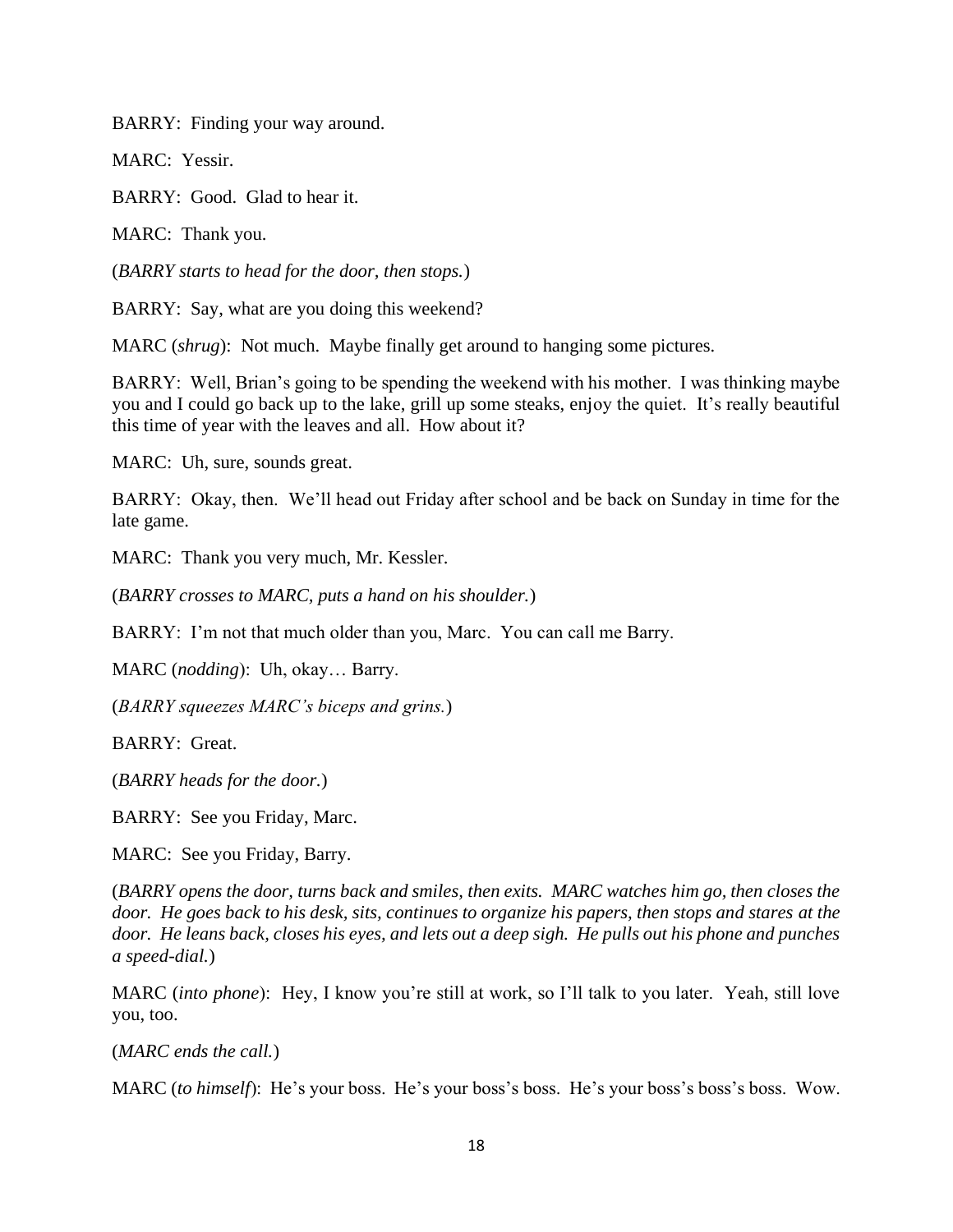(*Lights fade slowly to blackout and we hear the ambient sounds of people in the hall as before. This goes on as long as necessary to facilitate costume and set changes, then the lights come back up slowly. Bell rings. It is mid-afternoon, after school. It is November, the week before Thanksgiving break. A turkey or some other seasonal decoration is on the corner of the whiteboard. The classroom is empty. MARC's jacket, shirt, and pants are on the coat tree. A gym*  bag is next to it. On the whiteboard is written TERM PAPER TOPICS / THESIS STATEMENTS *DUE MON. MARC enters from SR door. He is wearing a sweatshirt, gym shorts, and sneakers. He is followed by BRIAN in gym clothes: sleeveless t-shirt and gym shorts. MARC goes over to the bookshelf and pulls out a slim volume.*)

MARC: Here. You can borrow this.

(*BRIAN takes the book and opens it.*)

BRIAN (*reading*): The M-L-A Handbook.

MARC: Everything you need to know about how to write a paper is in there. Or at least format it. The research and the actual writing are up to you.

BRIAN: Thanks, Doc. So, thirty pages? Really?

MARC: Including notes and bibliography.

BRIAN: Jeez…

MARC: You're doing one for Mr. Thorton's history class, aren't you?

BRIAN: Yeah.

MARC: Okay, then. Get used to it. In college it'll be what's expected in every class. In grad school, thirty pages is just getting warmed up.

BRIAN (*shaking his head*): How'd you do it?

MARC: I picked a topic that I liked and read up on it. That made it easy. (*Beat.*) C'mon, Brian, I'm not asking for a five-hundred-page dissertation. Do a character study. Find someone – or something – from one of the books on the reading list, read up on them, and write about him. Or her. Or it.

BRIAN: It?

MARC: Yeah. Not all characters in literature are people. They can be places, or times. Like the Dustbowl in *The Grapes of Wrath*. The 1920's and Prohibition in *Gatsby*. Write about how they were a part of the story. Don't make it too big; just focus on one element that you find interesting, then dig into it and see what new insights you come up with. You've got until next Monday to pick your topic. Plenty of time.

BRIAN: Okay. I thought about writing about Nick Carraway.

MARC: Great. I know for a fact that there's plenty of research about him. Just be sure to cite your sources.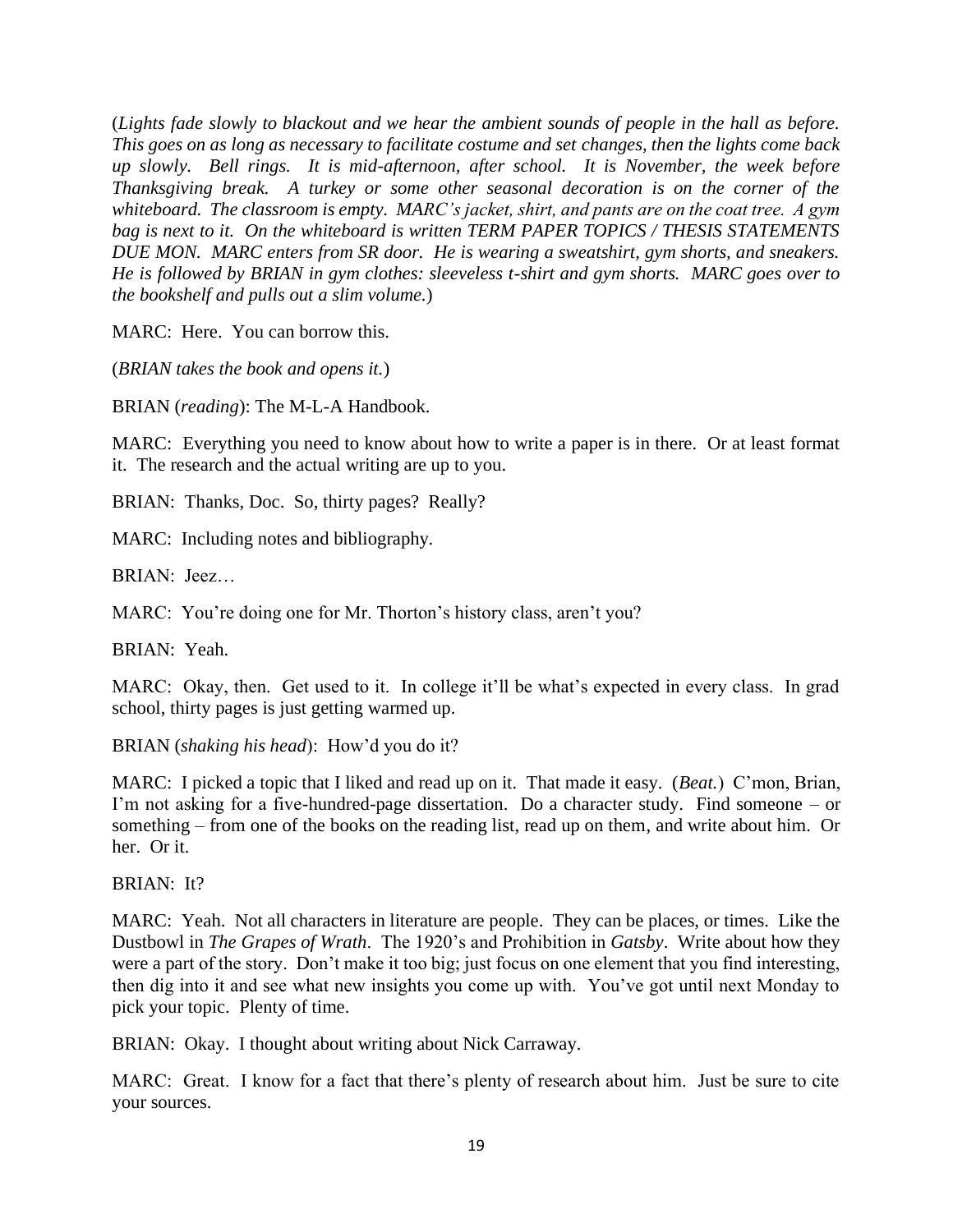(*MARC pulls off his sweatshirt. He is wearing a tank top underneath.*)

BRIAN: Nice guns.

MARC (*glancing at his arms*): Thanks.

BRIAN: How big are they?

MARC: No idea.

BRIAN: I'd say sixteen inches.

MARC (*chuckling*): I'll take your word for it.

BRIAN: I'm getting there. (*He flexes a biceps.*) How's that?

MARC: Looks good.

(*BRIAN feels his flexed muscle.*)

BRIAN: Yeah. Feel that.

MARC (*politely*): That's okay.

BRIAN: Aw, c'mon.

(*MARC hesitates, then and comes over and gives the flexed muscle a quick squeeze.*)

MARC: Good. Keep at it.

BRIAN: Thanks. (*Breaks the pose.*) Now show me yours.

MARC: That's okay.

(*BRIAN crosses to MARC.*)

BRIAN: C'mon, just a quick shot, okay?

(*MARC looks at BRIAN, who is grinning broadly. He shrugs, then flexes a biceps. BRIAN squeezes it.*)

BRIAN: Wow, like a rock.

MARC: Thanks. C'mon, I gotta change.

(*He stuffs the sweatshirt in the gym bag and starts to dress, putting on his shirt, kicking off his sneakers, pulling on his pants over his gym shorts; he does not take the gym shorts off. BRIAN watches as MARC gets dressed.*)

BRIAN: So, you're not gonna take a shower?

MARC: I do that at home.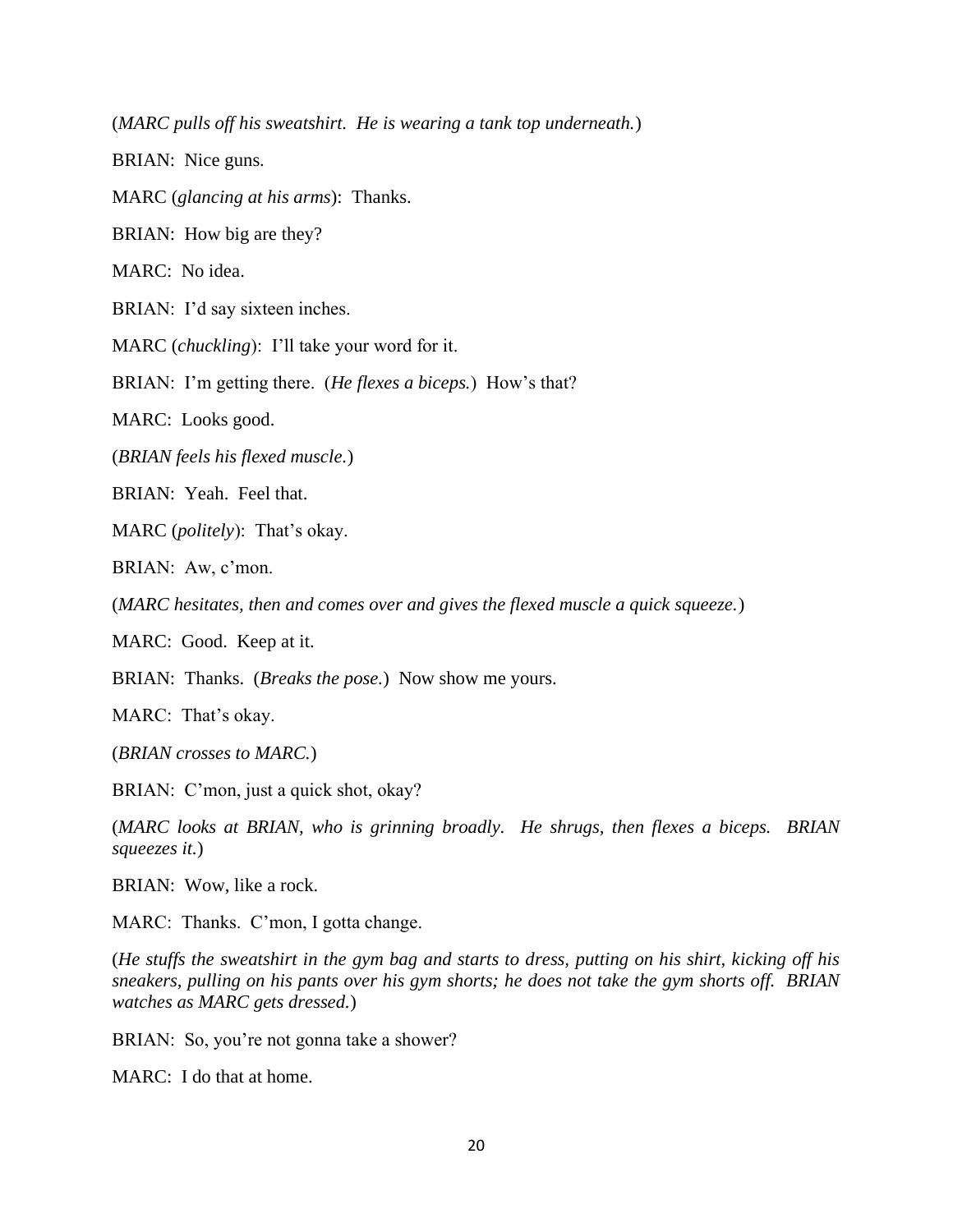BRIAN: Oh, okay. So, when did you start working out?

MARC: High school, freshman year. Went out for football and needed to bulk up.

BRIAN: You play much?

MARC: Collected a lot of splinters.

BRIAN: Splinters?

MARC: Sitting on the bench. Switched to soccer the next year and started wrestling.

BRIAN: You got big.

MARC: Big enough.

(*MARC has finished dressing, BRIAN still watching him. Beat.*)

MARC: So... how do you think you did on the SAT's?

BRIAN: Okay, I guess. We'll know in a couple of weeks. Thanks for your help.

MARC: You did all the work.

BRIAN: Yeah, but... So, do you think you can keep working with me?

MARC: On what?

BRIAN: I dunno, maybe like in physics or math.

MARC: I was an English major for a reason.

BRIAN: Well, then, how about my study skills?

MARC: Uh…okay. Tell your dad.

BRIAN: Why him?

MARC: Because he was paying me to tutor you for the essays and SATs. He should know you want to keep on doing it.

BRIAN: Oh, okay. I really like working with you.

(*BRIAN moves close to MARC, close enough that MARC feels a bit uncomfortable. He picks up his gym bag.*)

MARC: I like working with you, too, Brian. So… See you tomorrow in class.

(*MARC starts to head for the door, and BRIAN starts to follow. BARRY enters.*)

BARRY: Thought I'd find you here.

BRIAN: Yeah, Dad, just picking up this book.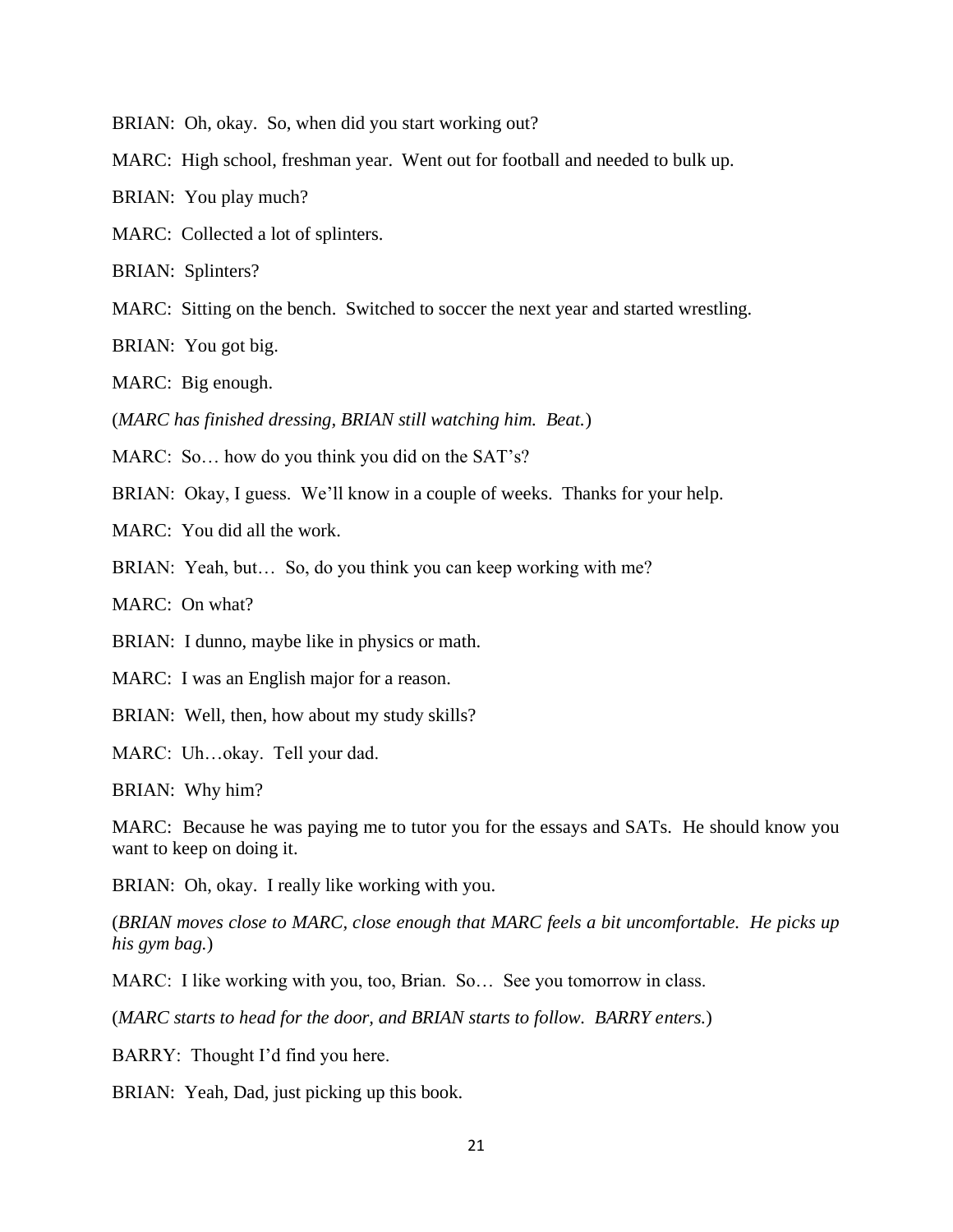BARRY: Great. Why don't you hit the showers and we'll go home?

BRIAN: Okay. (*To MARC, holding up the book.*) Thanks, Doc.

MARC: You're welcome.

(*BRIAN exits SR. BARRY closes the door, turns to MARC.*)

BARRY: Good to see you.

MARC: You too.

BARRY: Been a while.

MARC: Yeah, well, we've both been kinda busy, I guess.

BARRY: I know.

(*Pause as they look at each other, MARC trying very hard not to fidget. Finally…*)

BARRY: We're okay, aren't we?

MARC: Yeah. Yeah.

BARRY: I really liked being with you.

MARC: Um…

(*Long pregnant pause.*)

BARRY: Is there something we need to discuss?

MARC (*Captain Obvious*): I'm Brian's teacher.

BARRY: I'm quite aware of that.

MARC: Not to mention the fact that he's –

BARRY: He's what?

(*Another long pregnant pause.*)

MARC: He's –

BARRY: Is he hitting on you?

MARC: I haven't done anything to encourage him. When we're alone, I keep the door open. When I change for the gym, I do it here, not in the locker room. He's never seen me undressed. (*Beat.*) He wants me to keep tutoring him. I told him to ask you.

BARRY: That's fine with me. Look, I know it's awkward –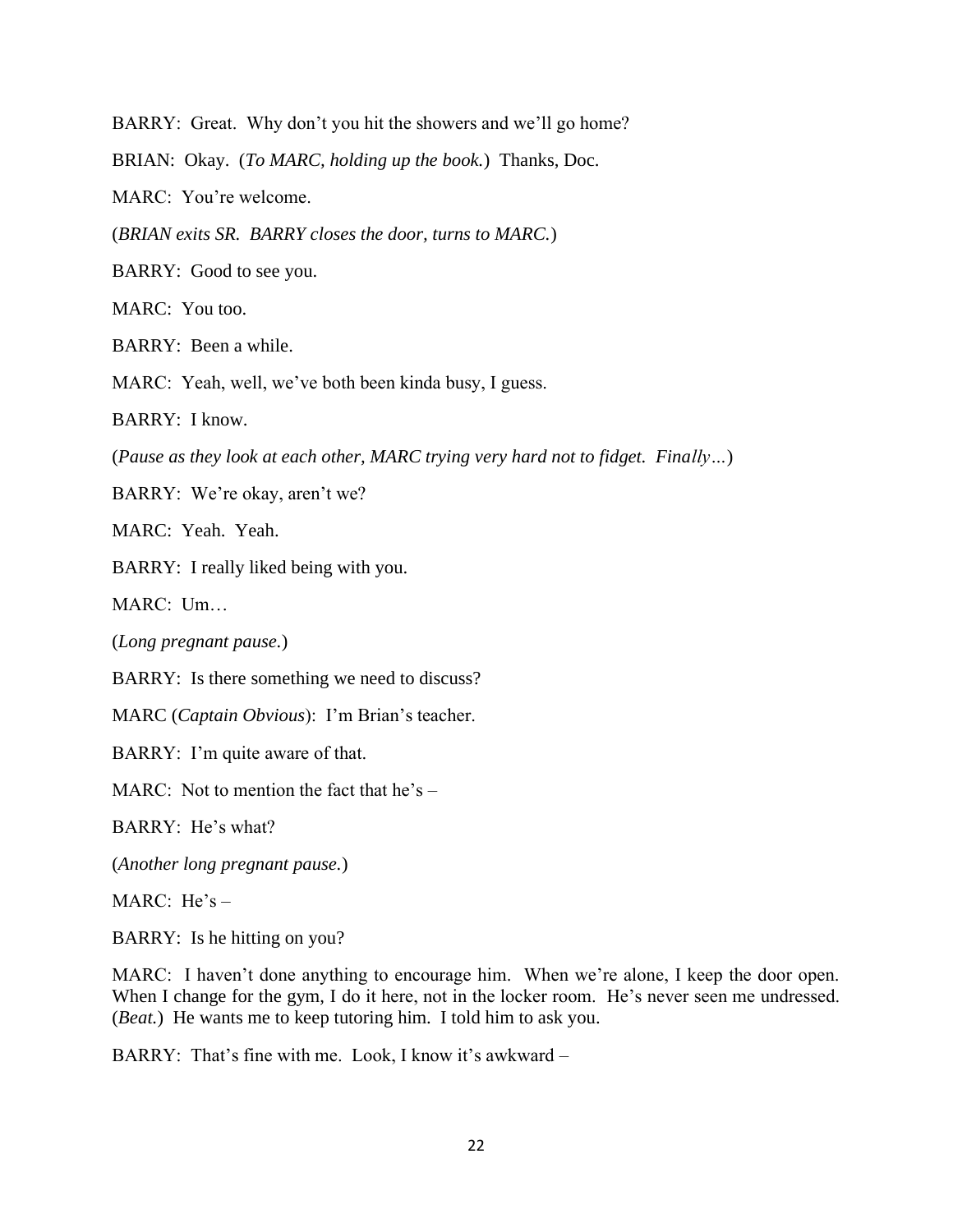MARC: Awkward? How about grounds for immediate dismissal? If anyone even suspected that there was anything between me and him, I'd be out of here so fast…

BARRY: I meant you and me.

(*Beat.*)

MARC: That too. If word got out  $-$ 

BARRY: That's not going to happen.

MARC: How do you know?

BARRY: Have you told anyone?

MARC: God, no.

BARRY: Not even Sandy?

MARC (*lying*): No.

BARRY: I believe you. (*Goes to check to see that the door is closed.*) This hasn't been easy for me, either. Ever since Brian came out, I've been trying to understand what he feels and what he was going through. Meanwhile I'm watching him become stronger, more self-assured, more comfortable in his identity. But all this time I'm feeling the opposite, as if everything I ever was no longer made sense. I loved my wife, but it seemed like some illusion of what love was supposed to be. I feel like I've missed out on who I really am. (*Beat.*) Do you know what I'm talking about?

MARC: I guess.

(*BARRY looks again at the door, then crosses to MARC.*)

BARRY: I know it sounds like something out of a movie, but from the moment I met you, I felt something I'd never felt before for a man... or anyone, for that matter. Up to then, men and my feelings about being with them were abstracts. But I couldn't stop thinking about you, and when you accepted the offer, it was like…(*Chuckle.*) Oh, this sounds so corny, but it was like I was waiting all this time for you. And when we were at the lake by ourselves, and we… It just seemed so natural.

MARC (*attempt at gallows humor*): A hot tub and a bottle of wine will do that.

BARRY: I mean it. (*Beat.*) You were my first.

MARC: What?

BARRY: I'd never been with a man before.

MARC: Not even…?

BARRY: Summer camp, scout trips, college: nothing.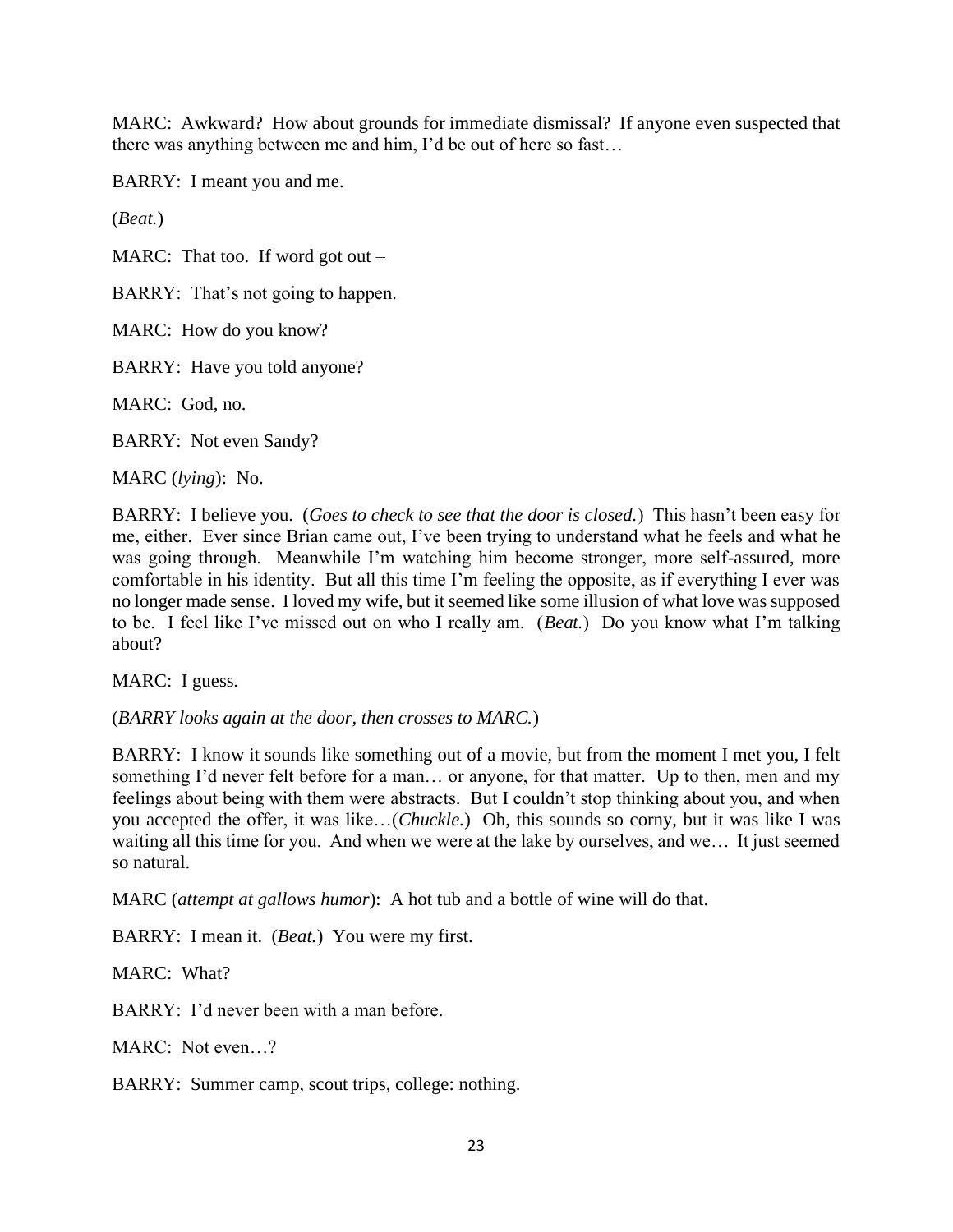MARC: You seemed to know what you were doing and what you wanted.

BARRY: So did you.

MARC: I've had lots of practice.

BARRY: What happened with you and Sandy?

MARC: We grew apart. He met someone else, and... (*Beat.*) We're still friends. Why do you want to know?

BARRY: So I don't do it to you.

MARC: Look, Barry –

BARRY: I get it. I don't expect you to feel for me what I feel for you. If you just want to keep it simple – two guys having fun every now and then  $-1$ 'm okay with that. But I want you to know that it's not just about getting laid. At least not for me. I hope you understand that.

MARC: Yes. I get it. And I did like it. I didn't know I was the one who –

BARRY: It was worth waiting for, believe me.

(*MARC nods and grins awkwardly.*)

MARC: Thank you.

BARRY: You're welcome. Any time. So…

MARC: Uh…

BARRY: How about tonight?

(*Beat as they exchange looks. MARC caves.*)

MARC: Yeah, okay.

BARRY: Your place? I've never seen it.

MARC: It's not much, just a one-bedroom.

BARRY: That's fine. Around eight?

MARC: Yeah. I'll get you the address.

BARRY: I've got it. It's in the faculty directory.

MARC: Okay.

BARRY: Thanks. See you then.

MARC: See you.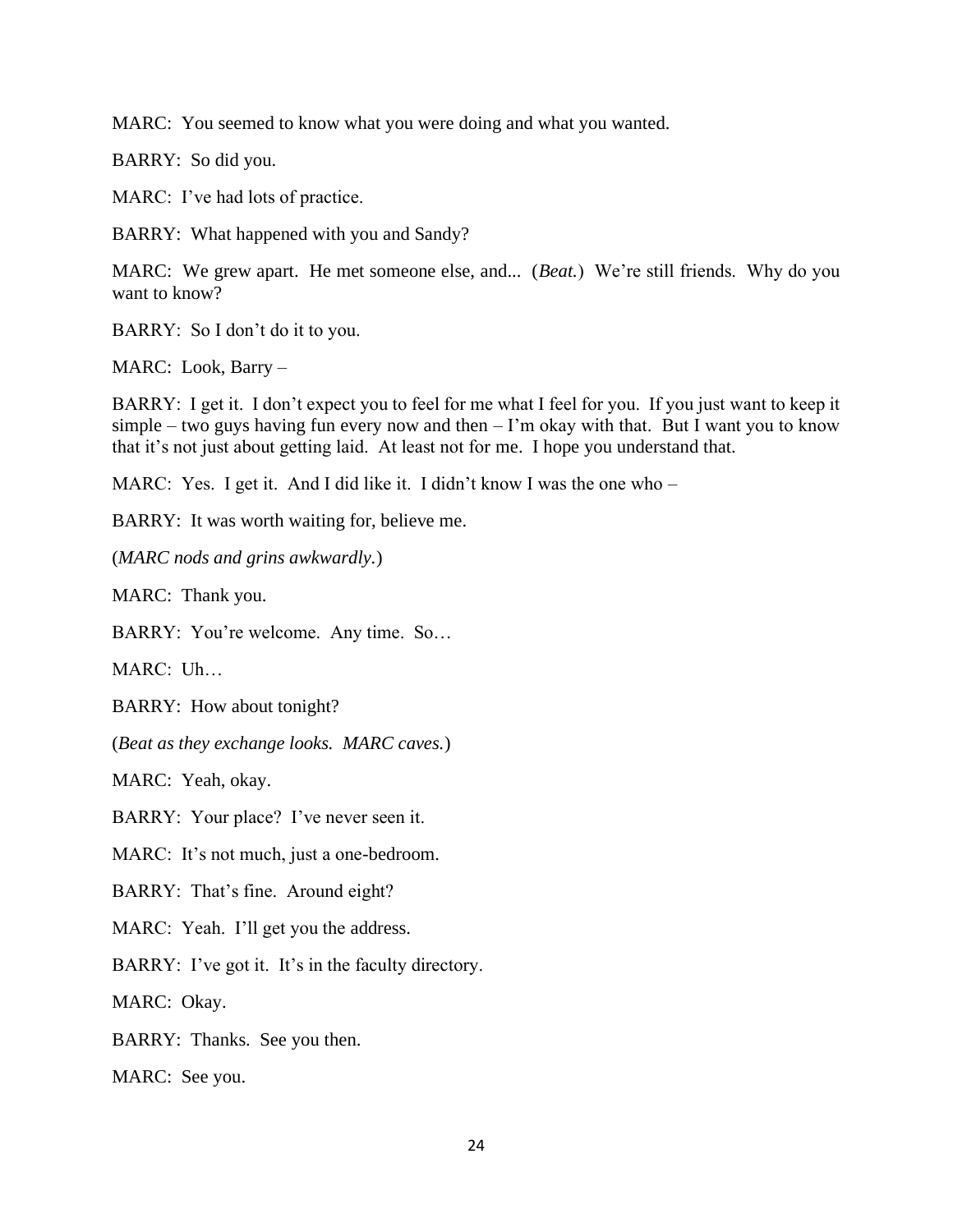BARRY: Oh, by the way, what are you doing for Thanksgiving?

MARC: Couple of football games on TV that I like to watch.

BARRY: I'm hosting some of the other faculty who don't have a place to go for Thanksgiving dinner. I'd love to have you join us.

(*Beat.*)

BARRY (*cont'd*): It's just dinner. You'll be home in time for the late game. And there'll be plenty of leftovers to take home. Nothing more –

MARC: Okay. Thanks, I'd like that. Let me know if there's anything I can bring.

BARRY: Just yourself. See you.

(*BARRY exits. MARC watches him go, then pulls out his phone. He dials. Light comes up on SANDY. He is wearing jeans and a CU Boulder sweatshirt. He answers his phone.*)

SANDY: Hey, 'sup?

MARC: Nothing, just thought I'd, y'know, check in.

SANDY: Okay. I'm about to head for the gym.

MARC: Oh, okay, well, don't let me...keep you.

(*Beat as SANDY senses something.*)

SANDY: Everything okay?

MARC: Huh? Uh, yeah.

(*Beat.*)

SANDY: C'mon.

MARC: I'm okay. Really.

SANDY: You're seeing him again, aren't you?

MARC (*sotto voce*): Yeah. Tonight.

SANDY: Jesus. Must be nice.

MARC: It's just  $-$ 

SANDY: It's just sex. I get it. I should talk.

MARC: Yeah, really. I mean... I'm not trying to guilt you about Charlie or anything.

SANDY: No, I get it. Hey, as long as it's just, y'know, fun and no strings, go for it.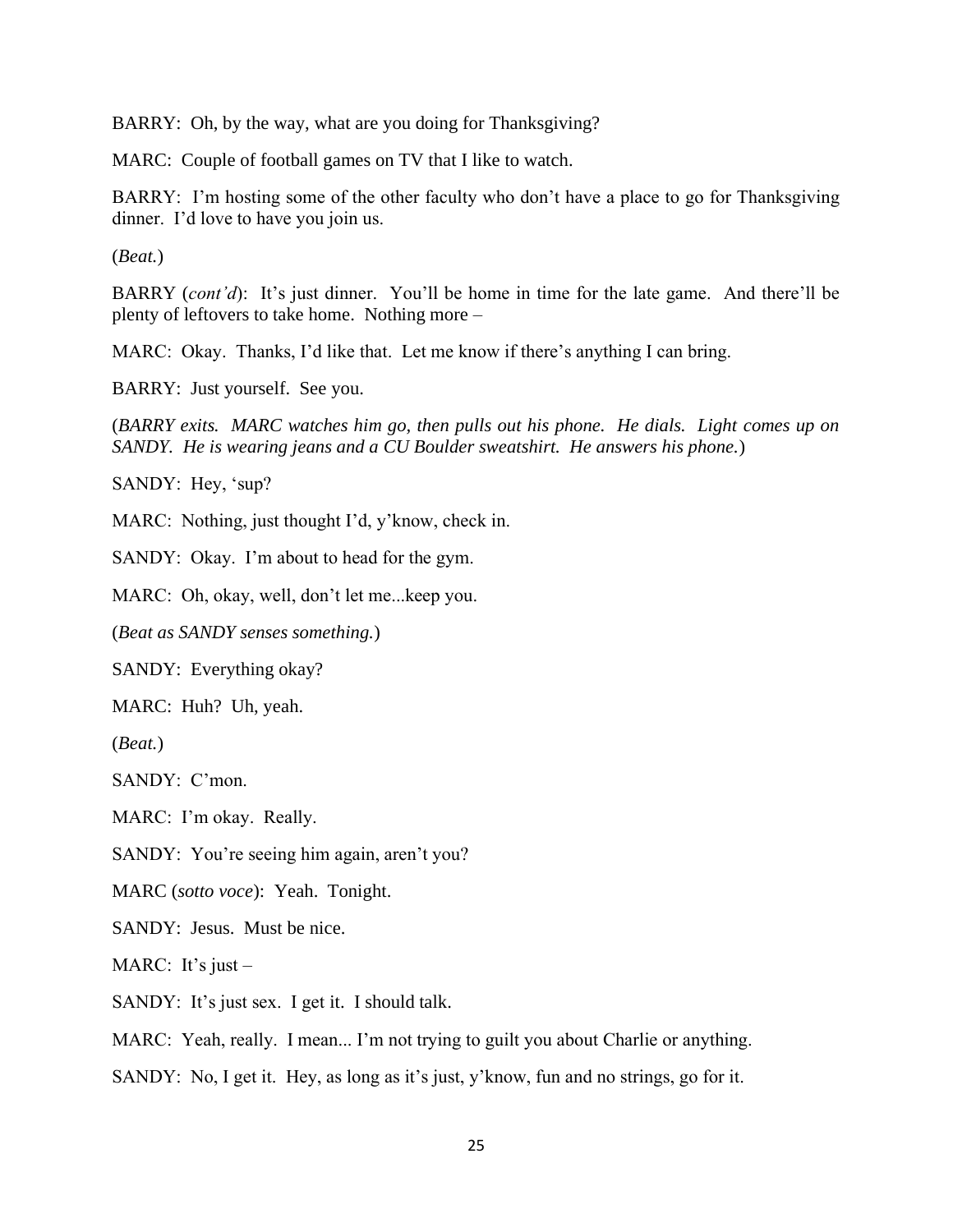MARC: Yeah, well, he seems to think that there's some kinda... Something more. At least for him.

SANDY: Whoa.

MARC: Yeah. And then there's Brian.

SANDY: Oh, no; you're not getting into some kind of...

MARC: No, hell no. Strictly hands off.

SANDY: Whew.

MARC: Look, you go on.... Go to the gym. I'll be okay. I just wanted to  $-$ 

SANDY: Dammit, I'm sorry.

MARC: Thanks.

SANDY: No, I mean about us. If I hadn't... Oh, shit, Marc.

MARC: No, c'mon, we've had this all out before. It's okay. We had a good run. And then this job came along, it was like... I dunno, kismet or whatever. We're better off. Really. I'm fine. This'll just be....

SANDY: Yeah, well, I'm glad you called. Just –

MARC: I know. I'll call you later. After. (*Beat.*) So, what're you doing for Thanksgiving?

SANDY: Dan and Kathy invited me. Tofurkey with mashed potatoes and roasted brussels sprouts or something. You?

MARC: Barry's invited me and a bunch of other people over. Strictly social with a lot of leftovers.

SANDY: Sounds great. Okay, well, I'm gonna head out. Talk to you later. Still love you.

MARC: Yeah.

(*They end the call. Light goes down on SANDY.*)

MARC (*to himself*): Still love you too.

(*Lights fade slowly to blackout and we hear the ambient sounds of people in the hall as before. This goes on as long as necessary to facilitate costume and set changes, then the lights come back up slowly. It is now an afternoon in December. On the whiteboard is written HAPPY HOLIDAYS – SEE YOU NEXT YEAR. There is a stack of report binders of various sizes and colors on the table. The SR door is open. MARC is sitting at the table. He is wearing a sweater over his shirt and tie. We can hear soft Christmas music coming from his laptop computer on the desk. He is grading papers, wielding a red pen.*)

MARC (*to himself*): Okay, it's "I Before E except after C." This isn't sixth grade and spelling does count.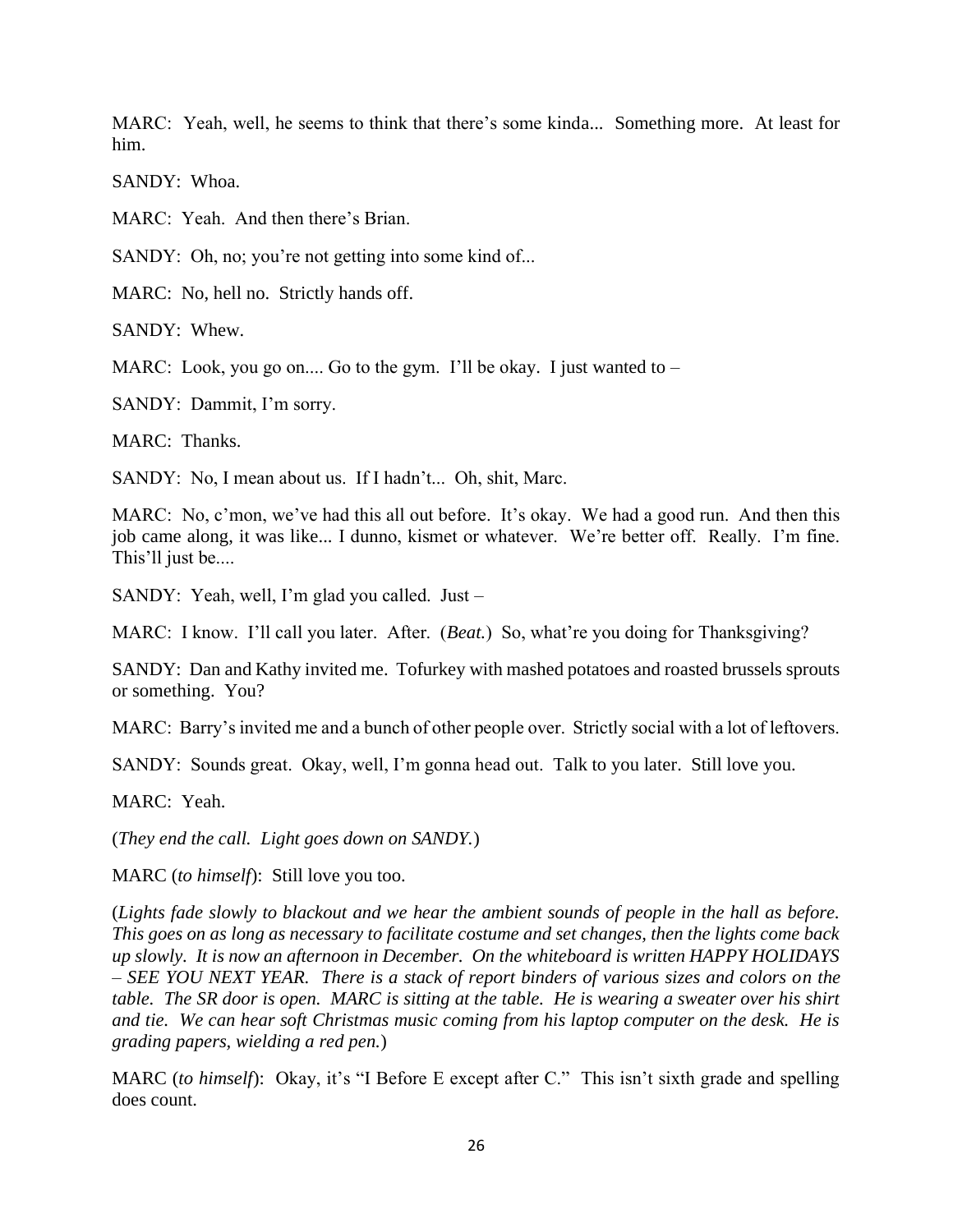(*Makes a mark on the page, then continues reading, perhaps whispering what he's reading. He stops, grins, and laughs softly.*)

MARC (*cont'd*): Okay, I agree: "Walt Whitman was a unique individual." But that's redundant. And repetitive.

(*Knock on the door.*)

MARC: Come in.

(*BARRY enters SR. He is carrying a small gift-wrapped box.*)

BARRY: Just wanted to stop by to wish you a happy holiday and … (*Holds out gift.*)

MARC: Oh, thank you. You didn't have to.

BARRY: It's okay. I checked with the school. Gifts from parents are allowed as long as they're not… extravagant. Just my way of saying thank you for all the work you've done with Brian, how you're fitting in so well here.

(*MARC takes the box, not exactly sure what to do.*)

BARRY (*cont'd*): The kids all seem to like you very much.

MARC: I like them. It's been... I'm glad to be here.

BARRY: And I'm glad you're here, too. (*Nods at the gift.*) Go ahead, open it.

(*MARC unwraps the box and opens it, pulling out a gold men's bracelet. He holds it up.*)

MARC: Thank you so much. It's beautiful.

BARRY: Here, let me put it on.

(*MARC holds out his right wrist. BARRY moves in close and places it around MARC's wrist, then keeps holding MARC's hand. He does not step back.*)

BARRY: There.

(*They hold their gaze for a long moment, then BARRY lets go of MARC's hand.*)

BARRY: You've done a great job with Brian.

MARC (*teacher mode*): It's been a pleasure to work with him. He's very… He's worked hard. He told me about his SAT's. Twelve-ninety. I know you were probably hoping for better, but –

BARRY: Brian got an early decision.

MARC: Wow, that's terrific. Where?

BARRY: Amherst. (*Beat.*) Not our first choice.

MARC: That's a great school.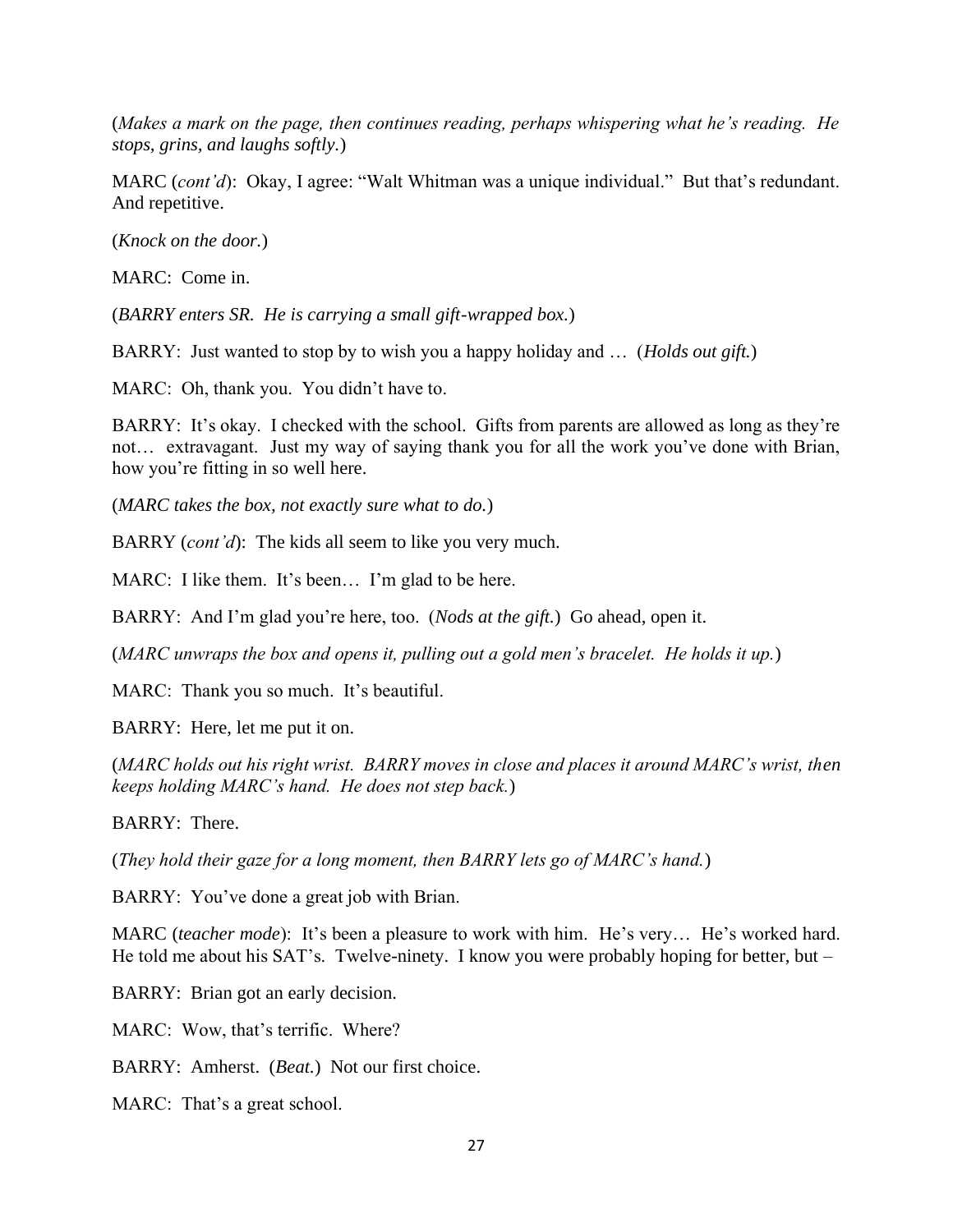BARRY: He can do better.

MARC: But still: Amherst.

BARRY: It's better than some state school.

MARC: Minnesota and Colorado are both state schools.

BARRY (*chuckling*): They're great schools, too. But after all we've been through – summer school, tutoring – overcoming his…

MARC: Disability.

BARRY: It's not like he's in a wheelchair.

MARC: He's working hard.

BARRY: How did he do on his term paper?

MARC (*indicating binders*): I haven't gotten through all of them yet. But I'm sure he did fine. By the way, I would have killed to have gotten into Amherst. And early decision? C'mon.

BARRY (*sighing*): Amherst is fine.

MARC: Please let him know that.

BARRY: He doesn't need me to boost his ego. He does that fine all on his own.

MARC: Well, you might just say something anyway.

BARRY: I will. (*Beat.*) So, can I stop by tonight? Say around nine? I know you're busy. I won't stay late.

(*Beat as MARC struggles with his inner self, then gives in.*)

MARC: I'd like that.

BARRY: Great. I'll see you then.

(*BARRY smiles, then comes over to MARC. They embrace, and BARRY kisses MARC on the mouth. At first MARC is surprised, but he gives in and returns it.*)

BARRY (*heading for the door*): Later.

MARC (*a whisper*): Later.

(*BARRY is gone, leaving the door open. For a moment MARC stares after him, then looks at the bracelet. He slowly smiles, then goes to the desk, humming along with the music. He digs through the pile of binders, finds what he's looking for, and pulls it out. He leafs through it, then starts to read. A moment later BRIAN enters.*)

BRIAN: Hey, Doc.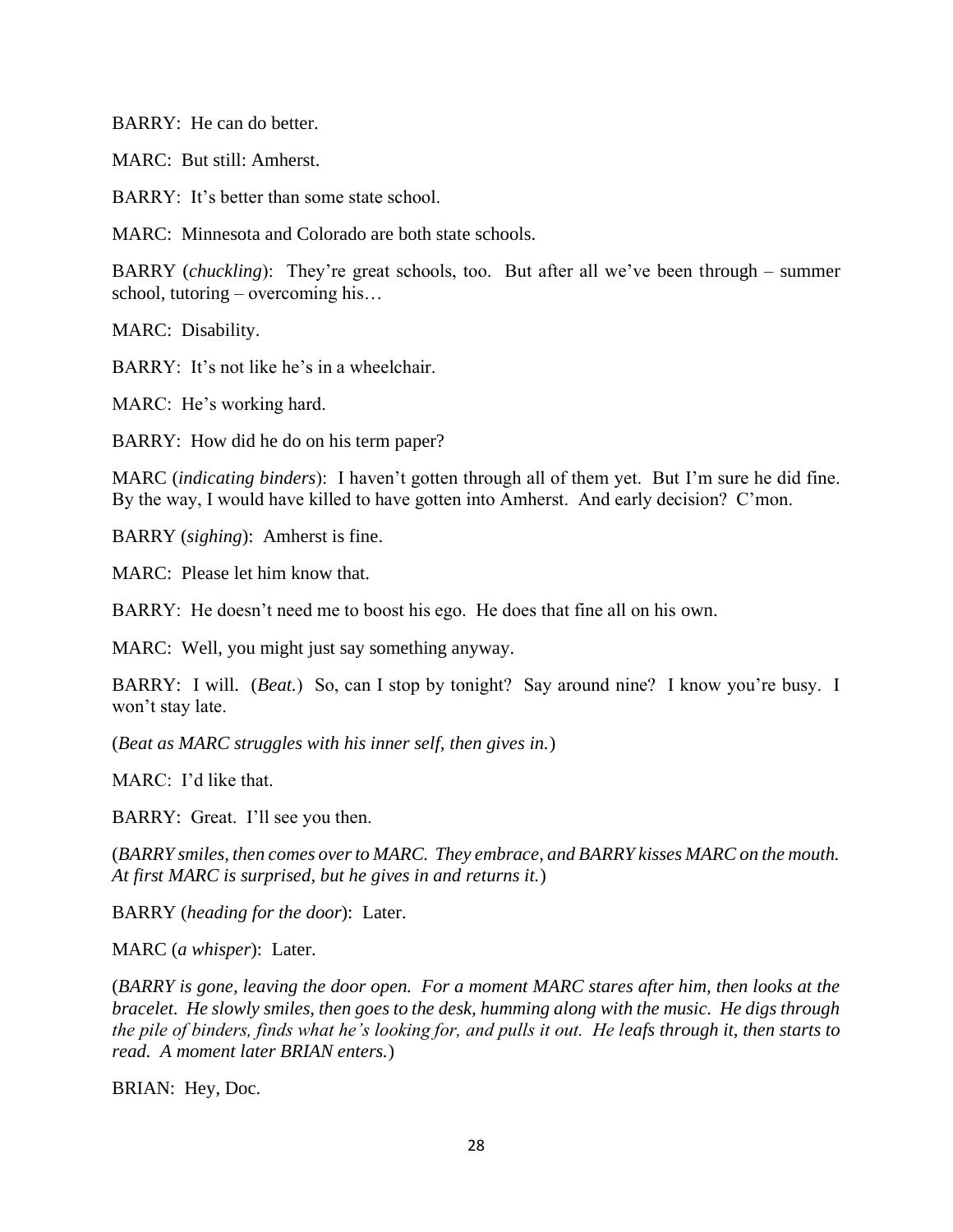MARC: Hey. If you're looking for Barry – your dad – you just missed him.

BRIAN: Yeah, I saw him. Did he tell you?

MARC: About Amherst? Yes. Congratulations.

BRIAN: Yeah. Thanks.

MARC: It's a great school.

BRIAN *(shrug*): I guess. So, where are you going over break?

MARC: Back home.

BRIAN: Boulder?

MARC: California. To see my folks. Spend some time storing up some warmth for the winter. What about you?

BRIAN: Dad and me and Keith are going down to Boca. My grandparents have a condo right on the beach. Gonna spend two weeks on the beach wearing nothing but a Speedo.

MARC: Sounds like a good time. Don't forget the sunscreen.

BRIAN: I won't.

(*BRIAN reaches in his pocket and pulls out a small slender gift box.*)

BRIAN (*cont'd*): Here, I got you something.

MARC: Oh, you didn't have to.

(*BRIAN goes to MARC to hand him the box.*)

BRIAN: Go on, open it.

MARC: Thank you.

(*MARC opens the box. It is a silver pen, like a Cross.*)

MARC: It's beautiful. Thank you.

BRIAN: And it's got red ink so you can grade papers in style. (*Notices the bracelet.*) Hey, nice bling.

MARC: Huh? Oh, um, thanks. A, uh, a gift from a friend.

BRIAN: It's hot.

MARC: So, anyway, thanks again.

BRIAN: You're welcome. Hey, listen, you think maybe tonight we can go and like get a pizza or something? Y'know, celebrate the end of the semester and all that kinda stuff?